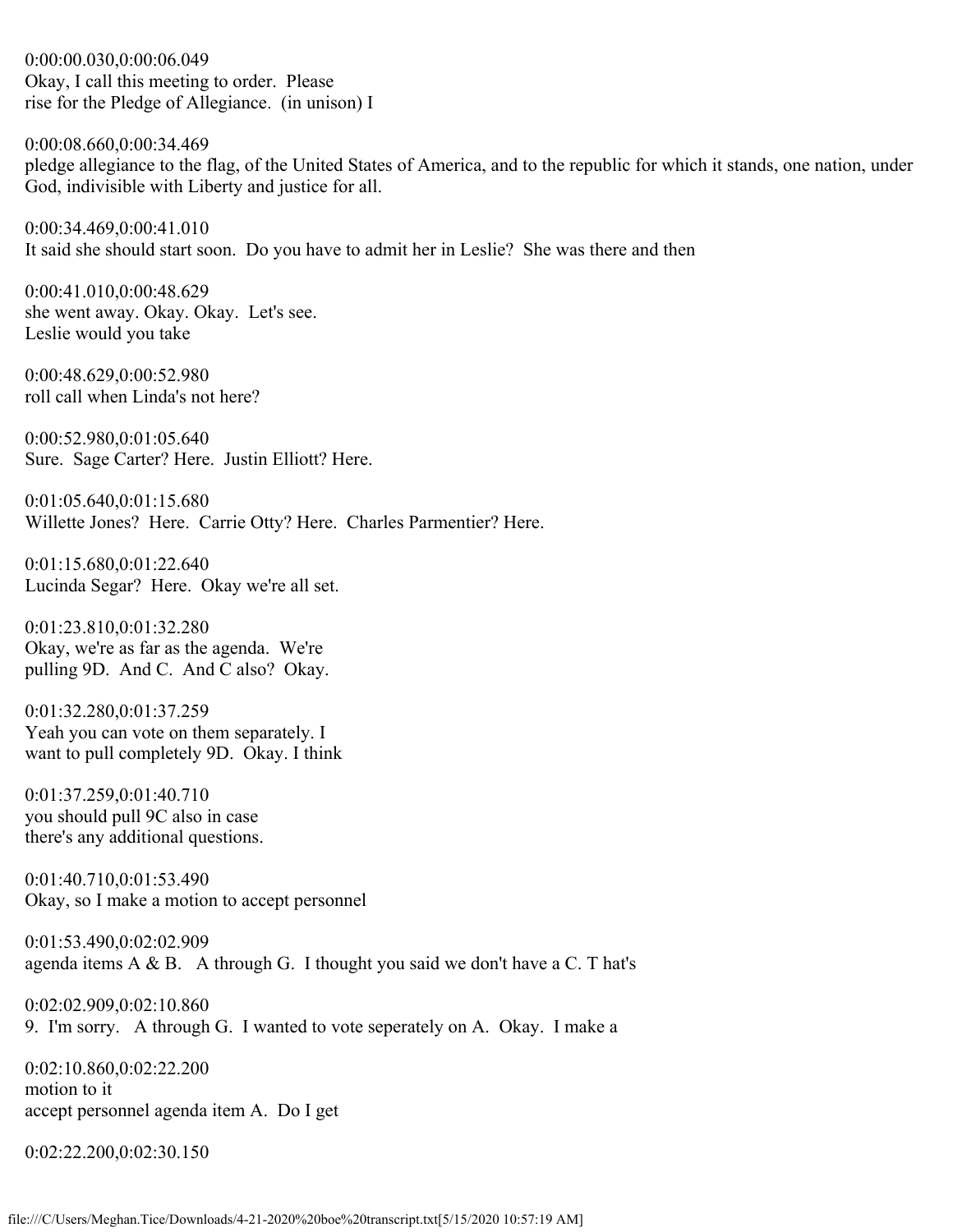a second? Second. Second. All in favor? Discussion? Yes discussion. Well

0:02:30.150,0:02:35.579 I thought he was gonna, yes go ahead. Discuss it. I mean I sent an email maybe everybody

0:02:35.579,0:02:44.730 didn't didn't get it. And I'm not in favor of the probationary appointment

0:02:44.730,0:02:50.549 for the American Sign Language teacher. I really feel the district should make an

0:02:50.549,0:02:59.909 effort to find a foreign language teacher. I think that given the diversity

0:02:59.909,0:03:06.120 of the state and the diversity of the country and if we are truly committed to

0:03:06.120,0:03:13.430 educating global citizens, foreign language study is an essential component

0:03:13.430,0:03:19.440 of that education that we should be providing to our students. I'm not

0:03:19.440,0:03:26.549 against offering American Sign Language, but I think it should be offered as an

0:03:26.549,0:03:32.849 elective and not as a primary component of the district's foreign language

0:03:32.849,0:03:43.159 program. Foreign language study is really one of the the primary disciplines that

0:03:43.159,0:03:53.220 integrates language, culture, history, art, music, into one discipline, in a way

0:03:53.220,0:04:03.000 that other subjects do not. And I think it's critical to educate our students

0:04:03.000,0:04:10.250 and give them a global perspective, a perspective beyond what they would get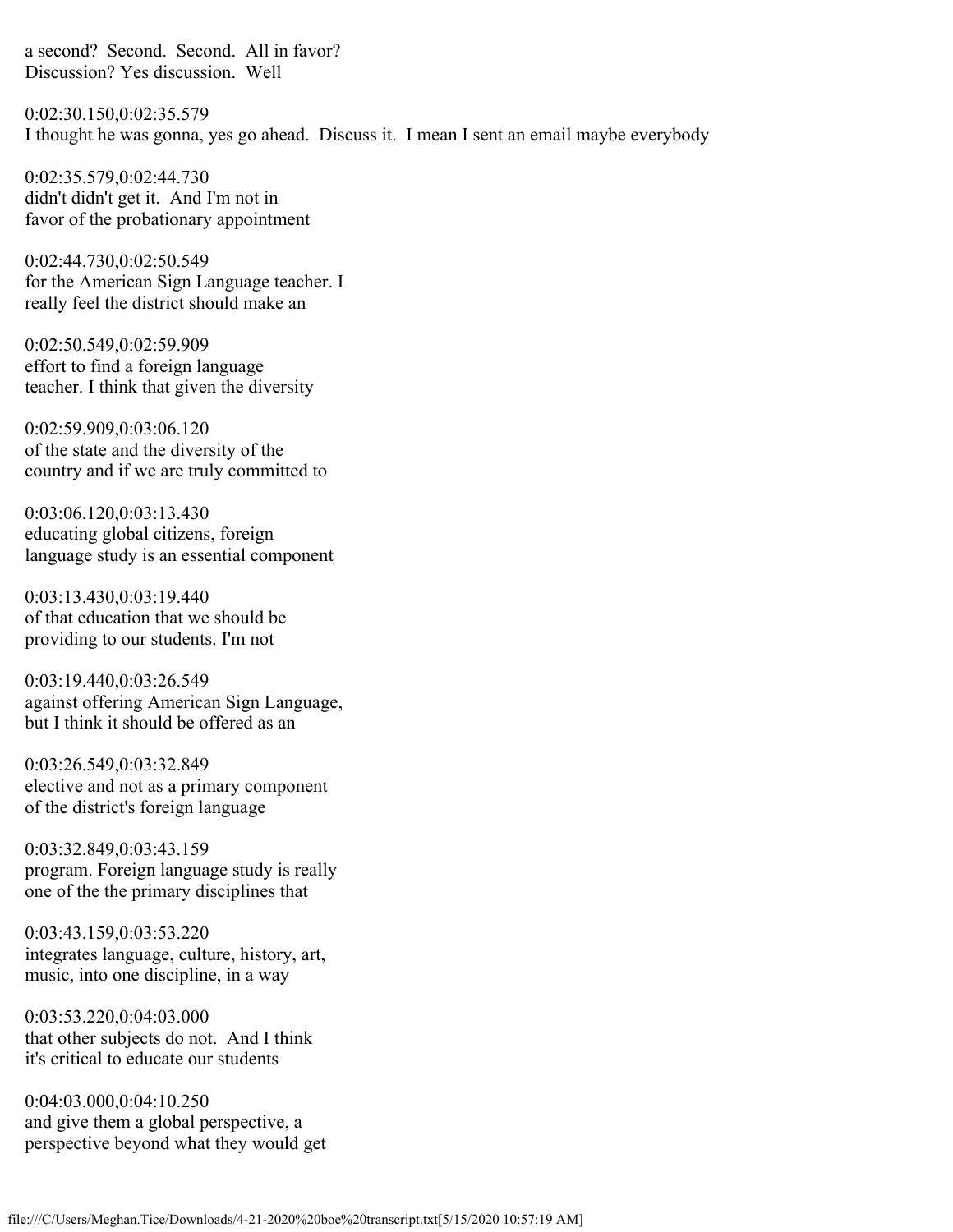0:04:10.250,0:04:16.049 just living in this community. So that's why I would like to again, I have

0:04:16.049,0:04:22.919 nothing against American Sign Language, but I do feel that we're shortchanging our

0:04:22.919,0:04:29.220 students by not offering a foreign language study. So that's

0:04:29.220,0:04:35.580 that's why I'm opposed to the probationary appointment. So in addition

0:04:35.580,0:04:40.920 to Spanish, you're looking for a second foreign language and if the district

0:04:40.920,0:04:45.870 could afford it, American sign language to be offered as well, but at

0:04:45.870,0:04:52.800 least two foreign language subjects? Yes I would think that two foreign language

0:04:52.800,0:05:03.800 subjects would be optimal. Even if we couldn't, New York State is 19%

0:05:03.800,0:05:10.230 Spanish-speaking. Residents of New York State are 19% Hispanic. So even if we

0:05:10.230,0:05:14.580 couldn't find a different foreign language, I think it would be more

0:05:14.580,0:05:21.600 beneficial to require all students to take a couple of years of Spanish. So

0:05:21.600,0:05:30.080 even if we found another Spanish teacher, I think that would be preferable. Can I just address the probationary piece?

0:05:33.680,0:05:40.200 Sure. So I understand what you're saying Chuck and that's a philosophical discussion.

0:05:40.200,0:05:45.900 The law requires us as a district to give employees a four year probationary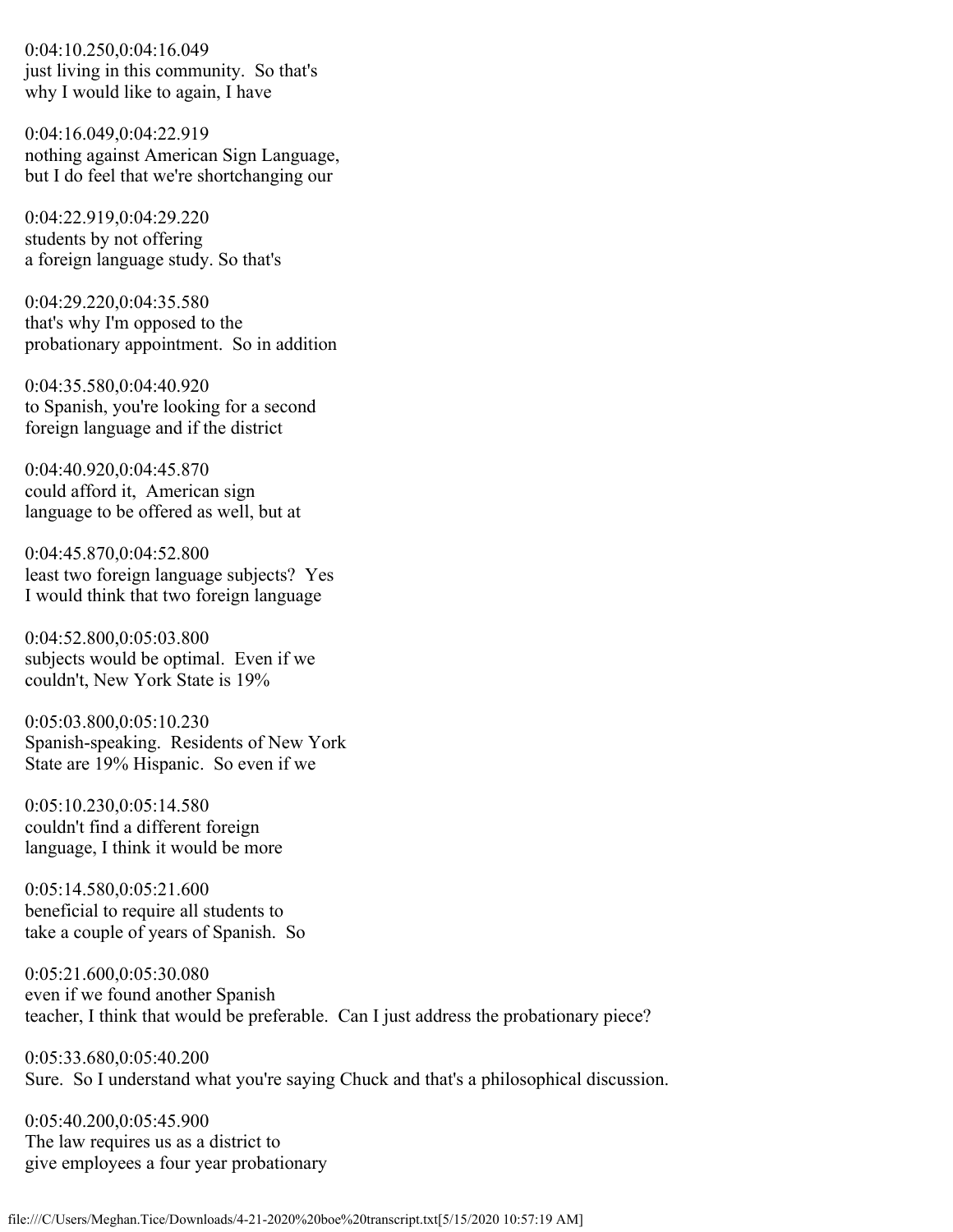0:05:45.900,0:05:51.870 appointment once they are eligible for the New York State certification. So

0:05:51.870,0:05:55.680 that's why this is on here, because this individual did receive their New York

0:05:55.680,0:05:59.550 state certification in American Sign Language. So it's just a function of New

0:05:59.550,0:06:03.390 York state law as to why we're recommending the probationary

0:06:03.390,0:06:08.340 appointment. Again your discussion is a philosophical discussion, but this

0:06:08.340,0:06:13.830 appointment is just a function in New York State law. And does it require

0:06:13.830,0:06:19.920 that it be on the date that the person received their? Okay so

0:06:19.920,0:06:22.500 you wouldn't be able to do it next year, just continue the temporary appointment

0:06:22.500,0:06:27.060 for the rest of this year? Correct. It has to be contiguous with the issue date by

0:06:27.060,0:06:34.590 State Education Department. Okay. Since it was raised I would like to just respond

0:06:34.590,0:06:38.030 to Chuck's concern. Is that okay?

0:06:39.110,0:06:45.060 Yes. Me too. We can hardly hear you. Your

0:06:45.060,0:07:06.050 speaker is difficult for us to hear. Hang on. I don't know how this all works yet. Oh here's Willette. Well I'll just talk really loud.

0:07:06.920,0:07:18.690 Is that any better? Yes. Okay cool. So I would just like to point out that ASL is a very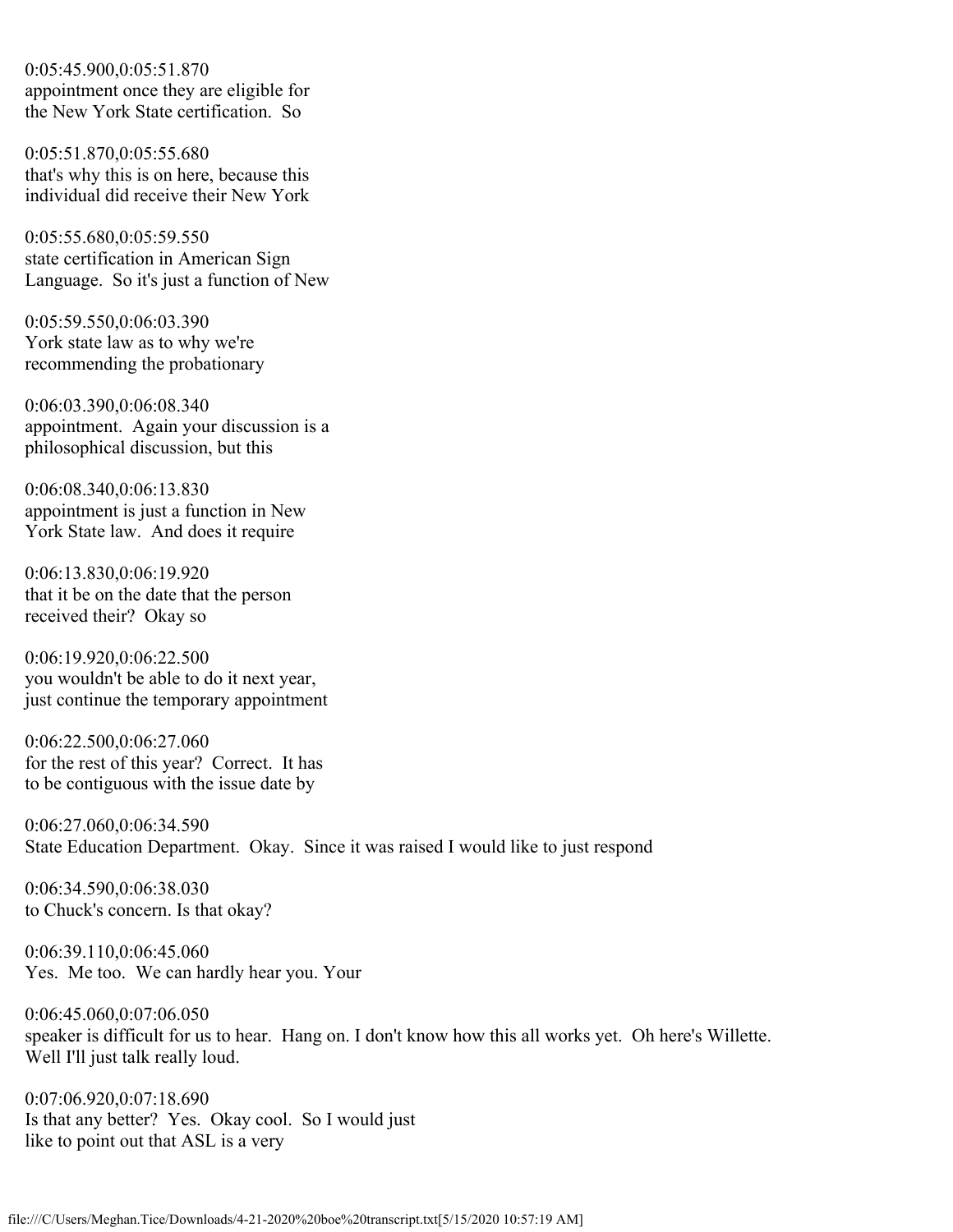0:07:18.690,0:07:26.220 different type of language and not all students have ease with language. So they

0:07:26.220,0:07:30.780 struggle with English and then they struggle with a second language and I've

0:07:30.780,0:07:35.220 talked to students who are taking ASL both at my school that I teach at, at

0:07:35.220,0:07:40.290 Taconic Hills and I have talked to students here in Hudson, and it opens up a secondary

0:07:40.290,0:07:45.660 language which gives a different part of the brain a chance to function, to

0:07:45.660,0:07:50.970 students who have difficulty with language in the first place. And while I

0:07:50.970,0:07:57.480 understand the concern about multilingualism as a spoken ability. If

0:07:57.480,0:08:02.040 schools are providing American Sign Language in many different locations

0:08:02.040,0:08:10.020 it becomes an accessible language and it opens up people to communicate with

0:08:10.020,0:08:15.920 folks who are, you know, very much on the fringes with communication. So I

0:08:15.920,0:08:20.760 disagree that it's limiting our students. I think it's providing them another

0:08:20.760,0:08:24.960 avenue that is best suited to some of their needs. It's just something to

0:08:24.960,0:08:29.990 consider. I can just speak for our special needs students. It has been an

0:08:29.990,0:08:35.610 eye-opening experience to watch them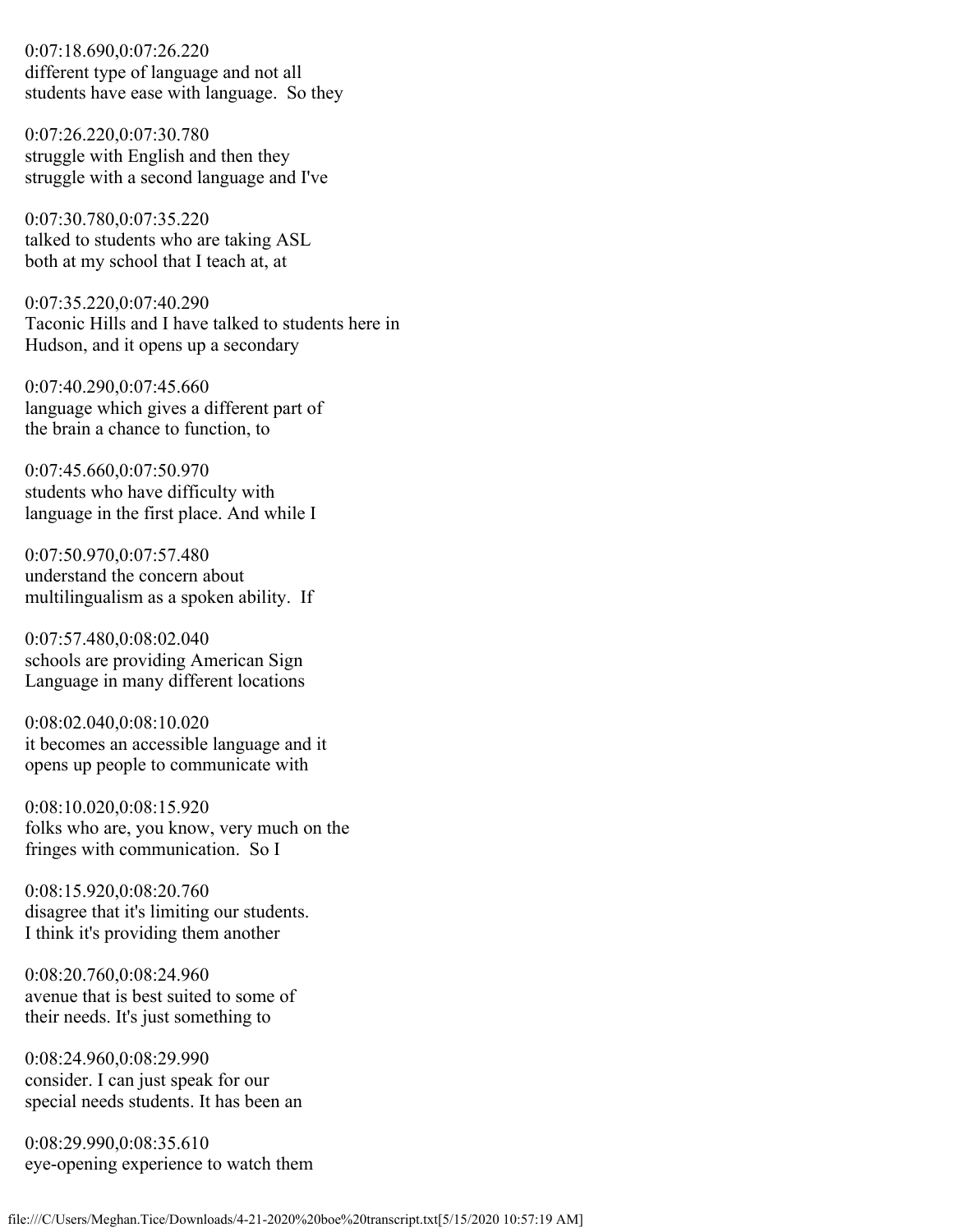engage in finding another way to

0:08:35.610,0:08:41.070 communicate in their classrooms using something other than language, which many

0:08:41.070,0:08:46.620 of them have language development issues. So to watch them engage in their

0:08:46.620,0:08:50.100 American Sign Language classes has been an unbelievable

0:08:50.100,0:08:54.569 experience for all of us to witness. So it does have great benefits

0:08:54.569,0:08:58.259 and I hear what Chuck is saying. It's not that he's opposed to it. It's just that you

0:08:58.259,0:09:02.759 know he would like to see us invest more in foreign language, not in

0:09:02.759,0:09:10.230 place of but in addition to. I would agree with that. I would voice my agreement with that. That

0:09:10.230,0:09:17.310 it would be very nice to add more foreign language and continue ASL if

0:09:17.310,0:09:28.410 we can't afford it. Again, I do understand the benefit for students who

0:09:28.410,0:09:35.009 may have difficulty with spoken language, as Linda indicated, and certainly for

0:09:35.009,0:09:39.990 special education students. I understand the benefit there as well. And as I said

0:09:39.990,0:09:45.000 I'm not opposed to the teaching of American Sign Language, it's just that I would

0:09:45.000,0:09:51.120 like to see a greater emphasis placed on the foreign language program, and

0:09:51.120,0:09:55.819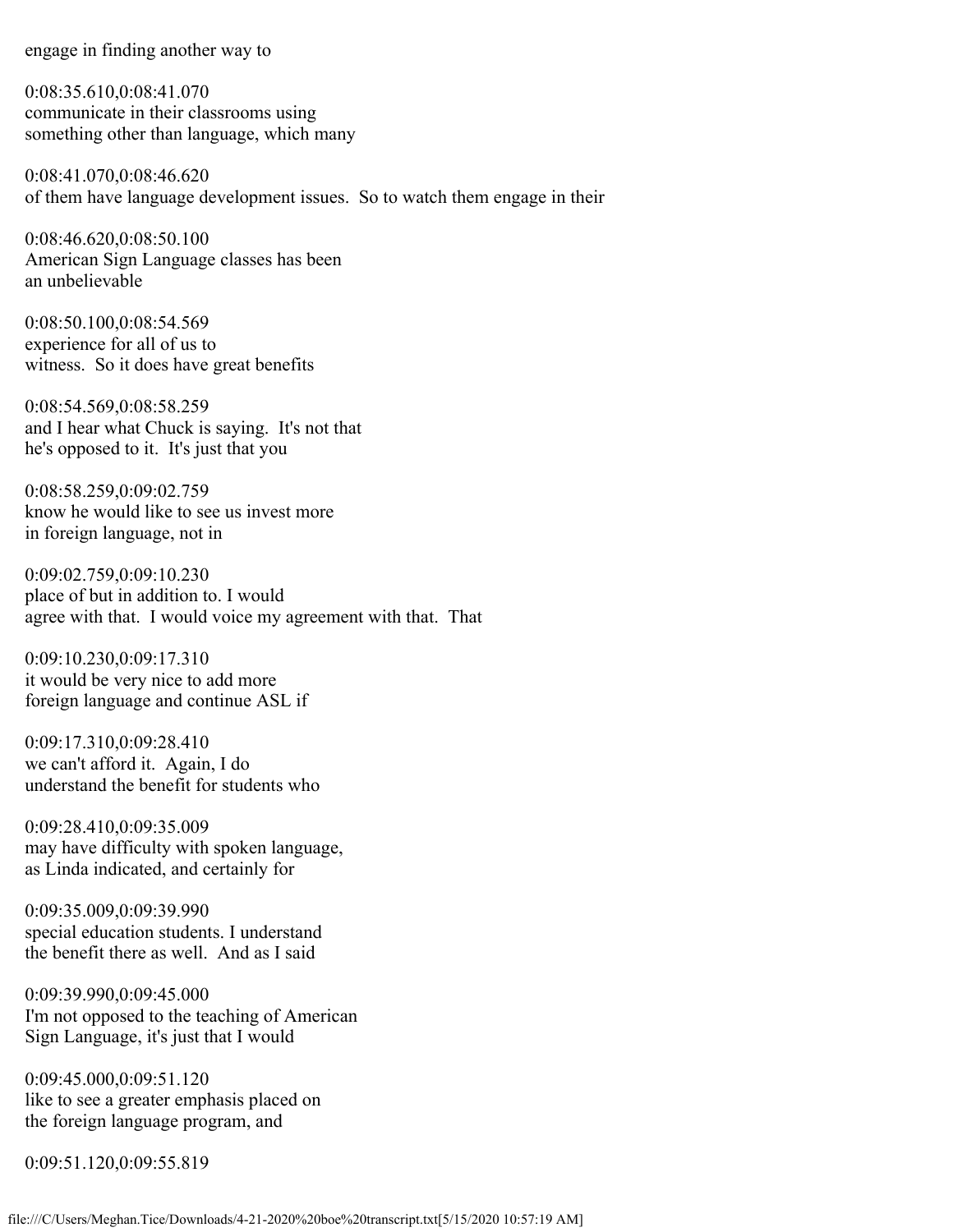have it return to what it has been in the past.

0:09:58.390,0:10:03.260 Thank you. Okay that ends the discussion everybody good?

0:10:03.260,0:10:08.200 So I make a motion to accept personnel agenda item A.

0:10:08.200,0:10:12.740 Well we can we do A through G now that we've discussed it? I would like to

0:10:12.740,0:10:27.200 discuss B. B as in Boy. Then we'll stick it with A. Second. All in favor? Yes. I.

0:10:27.200,0:10:31.700 Leslie how do you want us to do this?

0:10:31.700,0:10:43.850 Yeah? Can I do roll call again? Yes. Ok. Sage Carter? She's muted. I see

0:10:43.850,0:11:01.580 that. Yes. OK. Justin Elliott? Yes. Linda Hopkins? Yes. Willette Jones?

0:11:01.580,0:11:18.800 She's having trouble with audio. Yes. Carrie Otty? Yes. Charles Parmentier? Since my

0:11:18.800,0:11:22.460 difference of opinion is purely philosophical and this is a matter of

0:11:22.460,0:11:29.870 state law I will vote yes. Ok. Lucinda Segar? Yes. OK.

0:11:29.870,0:11:38.760 Thank You. That brings us us to personnel item B. Discussion? Yeah

0:11:38.760,0:11:53.310 the dates are making sense to me when looking at consensus agenda item number

0:11:53.310,0:12:03.720 N, N as in Nancy, seems to be related. So it says here the Board of Education granted

0:12:03.720,0:12:12.090 a unpaid leave absence on the 7th of April, but then you guys are looking

0:12:12.090,0:12:18.270 to provide an additional ten sick days. When are those ten days gonna be used if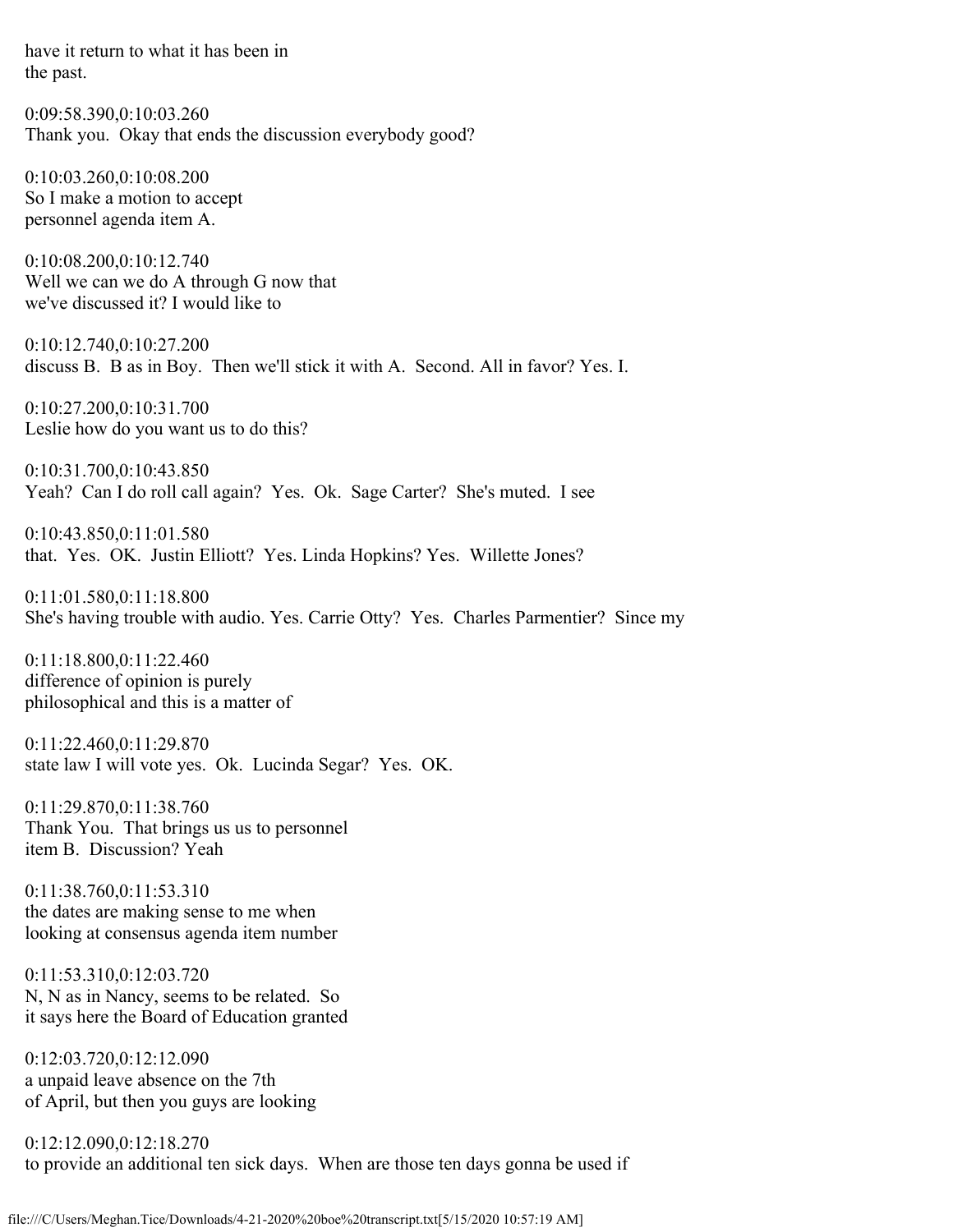0:12:18.270,0:12:27.360 she's resigning on the 15th, which is only six working calendar days after the

0:12:27.360,0:12:34.670 7th. Her unpaid leave started in March so it's a bridge from

0:12:34.670,0:12:45.210 when the unpaid portion started to get her to the end. And I can discuss it more

0:12:45.210,0:12:48.150 in executive session. I'm not that comfortable getting into a lot more

0:12:48.150,0:13:00.060 detail here. Okay. Okay so I make a motion to accept personnel agenda items B

0:13:00.060,0:13:06.150 through G. Or should we just do B by itself because Justin oh? So you should

0:13:06.150,0:13:12.600 do B by itself. OK, I make a motion to accept personnel agenda item B. Second. All in favor?

0:13:12.600,0:13:22.889 Sage Carter? Yes. Justin Elliott? With no disrespect to her

0:13:22.889,0:13:27.689 as an individual, I'd like to vote no. Just I'm not too familiar with the dates

0:13:27.689,0:13:33.089 in the whole process, and I'm not comfortable with all that so, again, no

0:13:33.089,0:13:48.089 disrespect to her, but no. Linda Hopkins? Yes. Willette Jones? Yes. Carrie Otty? Yes. Charles

0:13:48.089,0:13:56.459 Parmentier? Yes. Lucinda Segar? Yes. Thank you. OK, I make a motion to

0:13:56.459,0:14:00.739 accept personnel items C through G.

0:14:02.989,0:14:13.109 Second. All in favor? Sage? Yes. Do you need to do roll call?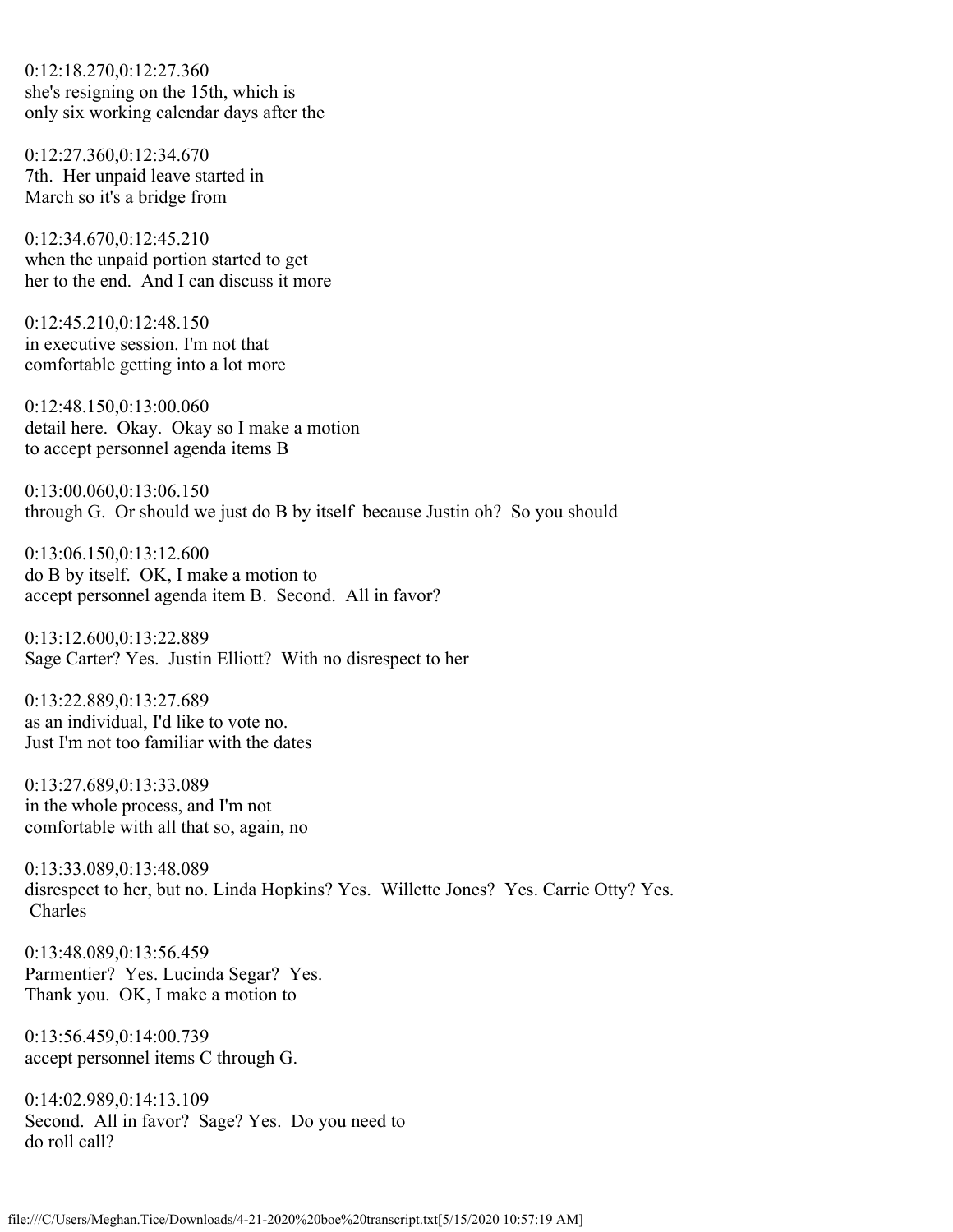0:14:13.109,0:14:36.509 Yeah, sorry. Justin? Yes. Linda? Yes. Willette?Yes. Carrie? Yes. Charles? Yes. Lucinda? Yes. OK that brings

0:14:36.509,0:14:41.999 us to welcome to new staff. We have none to welcome correct? Correct.

0:14:41.999,0:14:49.349 okay that brings us to old business. Policy committee, I believe there's

0:14:49.349,0:14:56.099 nothing going on there currently. No, we had to cancel our last policy committee,

0:14:56.099,0:15:01.499 but I did want to make a comment here. OK. I just wanted to let the board know

0:15:01.499,0:15:06.329 and the policy committee, know that during this mandated school closure, we have

0:15:06.329,0:15:14.339 been developing education plans for K-5, 6-8 and 9-12 and we

0:15:14.339,0:15:18.629 are not following our grading policy as if we were in school. We found that we

0:15:18.629,0:15:22.709 needed to provide flexibility for the grading practices that are currently

0:15:22.709,0:15:27.239 taking place with online learning. So I just wanted everyone to understand that.

0:15:27.239,0:15:31.540 I have shared the initial education plan with you.

0:15:31.540,0:15:36.700 The rest of them are up on our website, but it also relates to the junior high

0:15:36.700,0:15:41.860 school and the grade promotion policy. It's impossible to follow those policies

0:15:41.860,0:15:46.300 while we are not in regular school session. So I just wanted to make sure

0:15:46.300,0:15:53.580 that the policy committee and board members were understanding of that.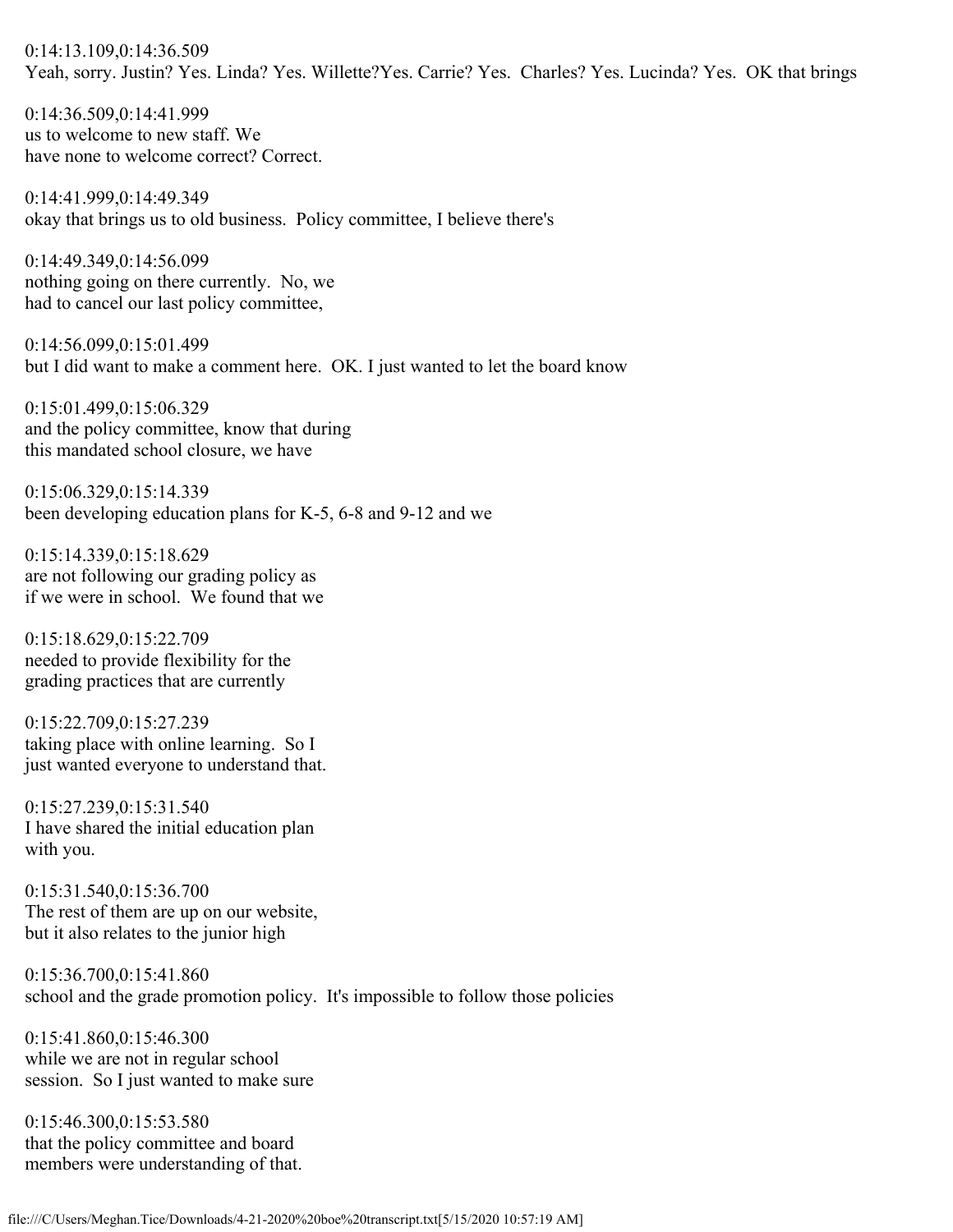0:15:53.580,0:16:01.930 So it's you know, suspended and we're providing parents and students as

0:16:01.930,0:16:08.260 well as teachers, with guidance on how we are grading during this time. That was it.

0:16:08.260,0:16:17.440 Thank you. Budget Committee: We've had our meeting. Facilities

0:16:17.440,0:16:22.120 Committee: Did we have a meeting? We haven't had any. We did. We had

0:16:22.120,0:16:28.990 a meeting. What was it? Time is really goofy. Well, I think maybe a couple weeks

0:16:28.990,0:16:35.620 ago. Yeah, last month. So just briefly it was not too long after we had closed the

0:16:35.620,0:16:42.930 district. So the the update really was about disinfecting the facilities and

0:16:42.930,0:16:47.710 the process for closing everything down and making sure everything was fully

0:16:47.710,0:16:54.400 disinfected and clean and safe. And we talked a lot about essential personnel

0:16:54.400,0:16:59.590 and who was in the buildings and how we were controlling who was coming in and

0:16:59.590,0:17:04.990 out of the building and keeping track of interactions between people. So that if

0:17:04.990,0:17:12.400 an incident came up, we would be able to back-trace contact. So those safety

0:17:12.400,0:17:18.400 protocols had been put in place. The facilities are obviously locked

0:17:18.400,0:17:24.190 to the public. In addition to that, we had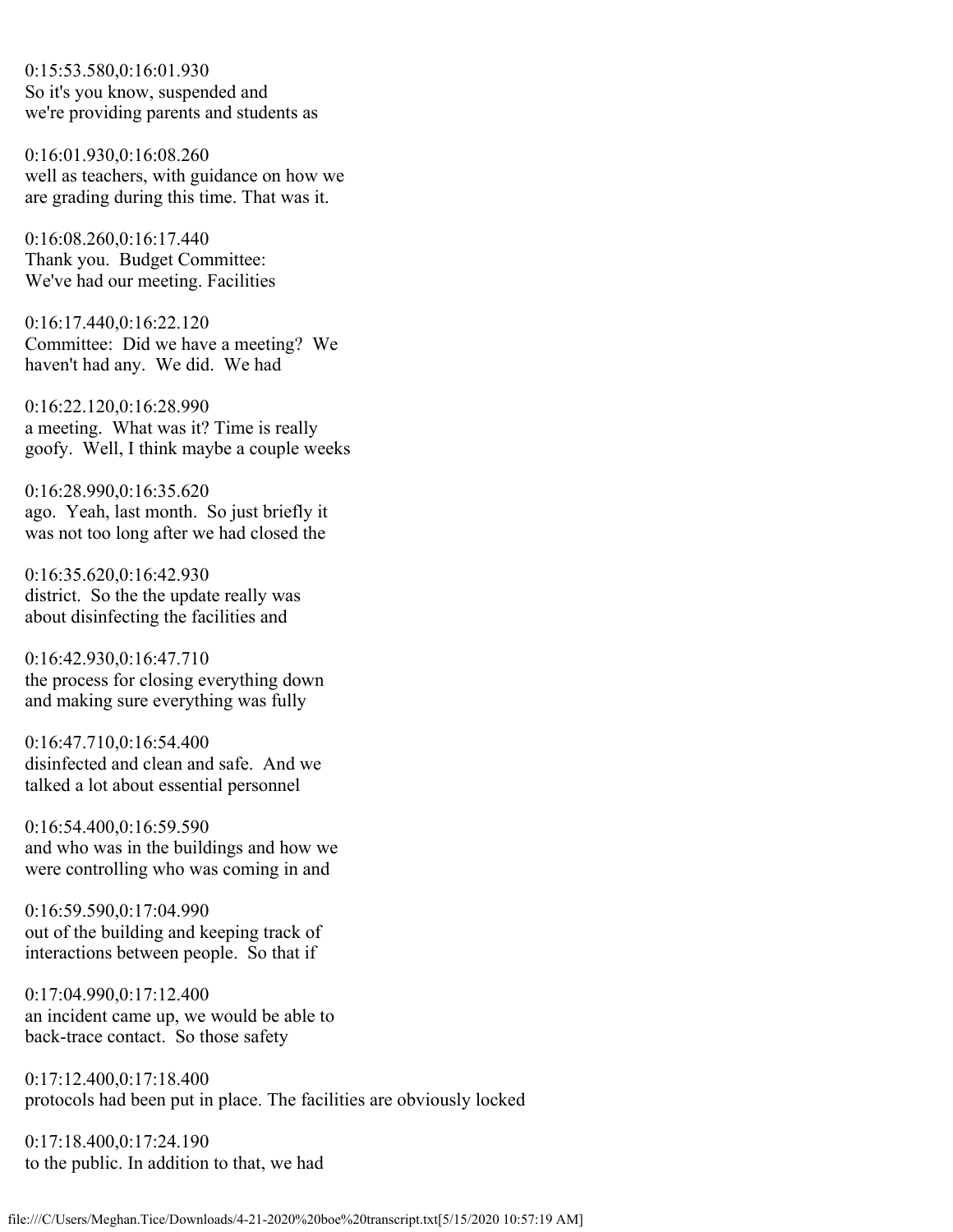some people using some of the athletic

0:17:24.190,0:17:29.460 facilities. So we ended up having to lock those as well,and put out more signage

0:17:29.460,0:17:37.870 to say that those facilities were closed to the public. And as I think everyone

0:17:37.870,0:17:44.260 will know, the essential personnel providing meals for our children have

0:17:44.260,0:17:48.220 been doing incredible incredible incredible work and

0:17:48.220,0:17:54.080 as a Friday they had given out 22,000 meals since this closure began, which is

0:17:54.080,0:18:00.230 is heartbreaking to understand what the need is, but it's also just a real

0:18:00.230,0:18:06.169 testament to how amazing our staff is and how hard everyone's been working. So

0:18:06.169,0:18:10.850 that's pretty amazing. In addition to having people in the

0:18:10.850,0:18:16.520 building preparing and giving out those meals, we have we're running a childcare

0:18:16.520,0:18:22.610 for essential workers in the Montgomery C Smith building. And that is in the

0:18:22.610,0:18:27.860 small gym and that is disinfected regularly and a lot of work has been

0:18:27.860,0:18:32.330 going into keeping those children, the families who bring them, and the people

0:18:32.330,0:18:39.770 who are caring for the kids safe at this time. So that I think that was the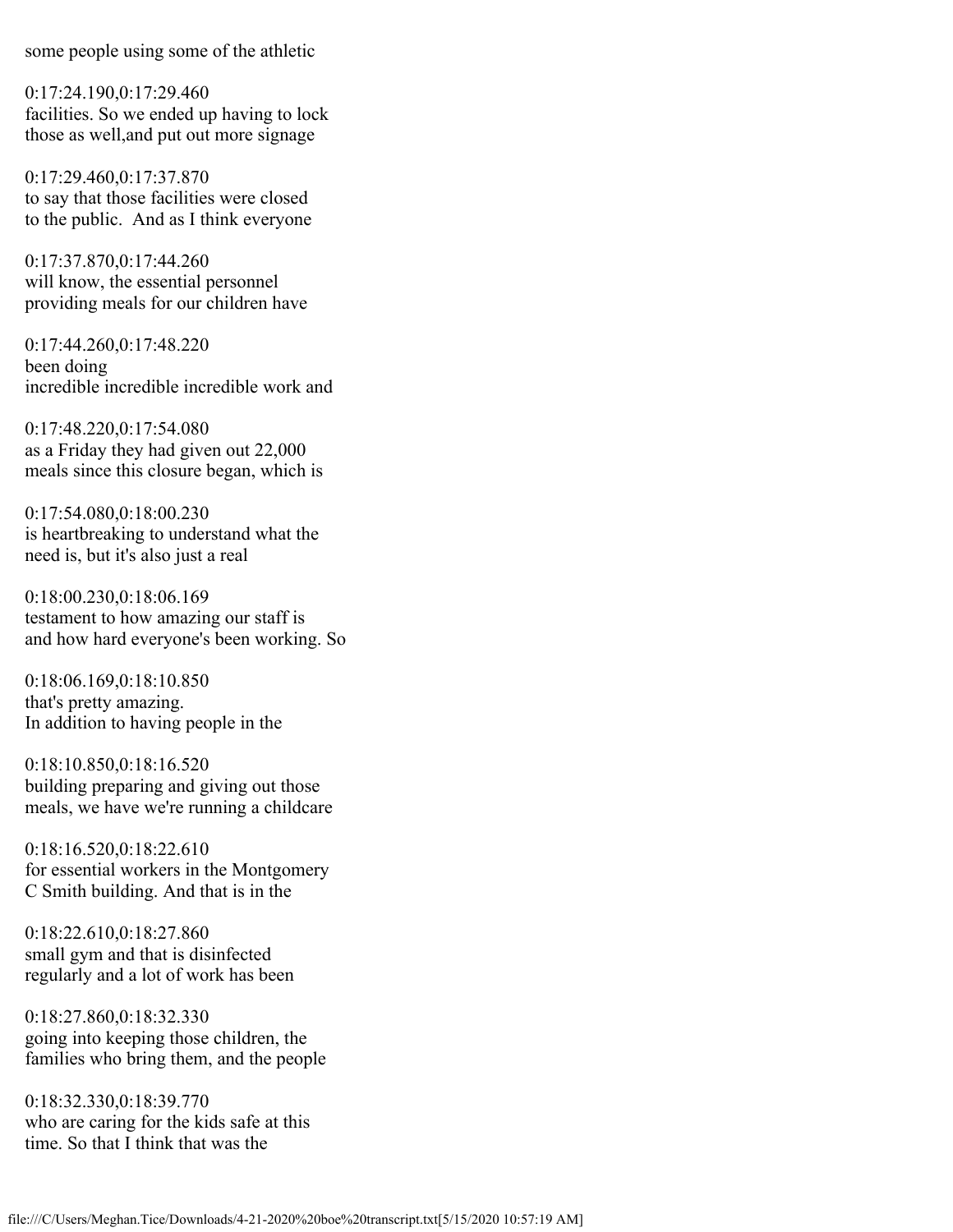0:18:39.770,0:18:45.500 biggest thing. And then in the course of, I think everyone will see or might have

0:18:45.500,0:18:50.840 seen since then, but Justin had asked about athletic facilities and whether

0:18:50.840,0:18:55.910 work can continue on them in case we do, we are able to get back to school. And

0:18:55.910,0:19:01.220 that will have our facilities ready for students in the hopes that we can come

0:19:01.220,0:19:04.970 back together again. So the state gave us guidance and that

0:19:04.970,0:19:12.230 is allowed. So work on maintenance and preparing the outdoor facilities for

0:19:12.230,0:19:18.549 students while also practicing safe and social distancing as much as possible

0:19:18.549,0:19:25.280 and safe practices is ongoing. So I think that covers everything. Did I miss

0:19:25.280,0:19:32.540 anything? Justin? No. Okay all right that's it. Thank

0:19:32.540,0:19:37.700 You Sage. Audit Committee, we've had our meetings in the past, so there's

0:19:37.700,0:19:42.049 nothing there. That brings us to our first public forum. Do we have anyone signed up

0:19:42.049,0:19:47.690 for the first public forum, Leslie? No we do not. Okay that brings us to the

0:19:47.690,0:19:52.780 business administrator's report, Jesse.

0:19:53.320,0:19:58.630 OK, so tonight I wanted to talk a little bit about reserves. I'm not sure

0:19:58.630,0:20:04.810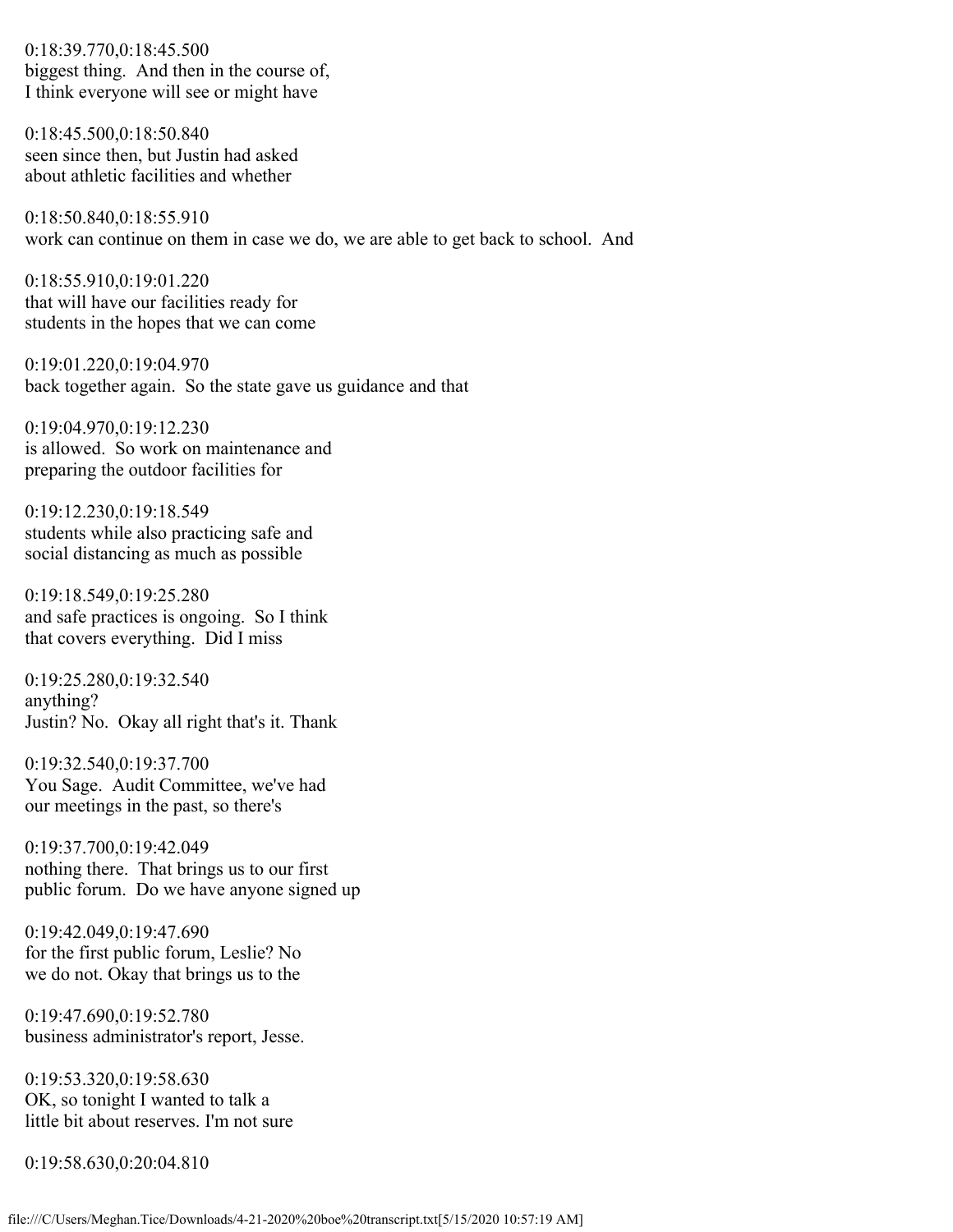Leslie, am I able to share on this one? You should be able to. Ok.

0:20:04.810,0:20:10.030 This was sent out. It's just kind of, I know you usually get this towards the

0:20:10.030,0:20:16.030 end of the year but I kind of wanted to review it with everybody. So this is as

0:20:16.030,0:20:23.200 of March 31. So as everybody knows we are above our 4% limit for unassigned

0:20:23.200,0:20:30.370 fund balance. So this \$1,991,699

0:20:30.370,0:20:34.480 is what we're supposed to be at in unassigned fund

0:20:34.480,0:20:39.670 balance. So the difference there is the \$363,000.

0:20:39.670,0:20:46.380 Our projected year-end surplus is around \$800,000.

0:20:46.380,0:20:53.710 So our amount at the end of the year to put into different reserves should be

0:20:53.710,0:21:02.140 around 1.1 million with the you know percent over the fund balance and the

0:21:02.140,0:21:08.410 surplus. Again that surplus could change, but right now that's what we're

0:21:08.410,0:21:13.510 sitting at. There's still a lot of unknowns right now. So if you go down a

0:21:13.510,0:21:22.420 little farther down here, you'll see this is what our reserves are currently as of

0:21:22.420,0:21:28.660 March 31. We will go through them really quickly. Employment/Retirement Reserve, ERS

0:21:28.660,0:21:33.270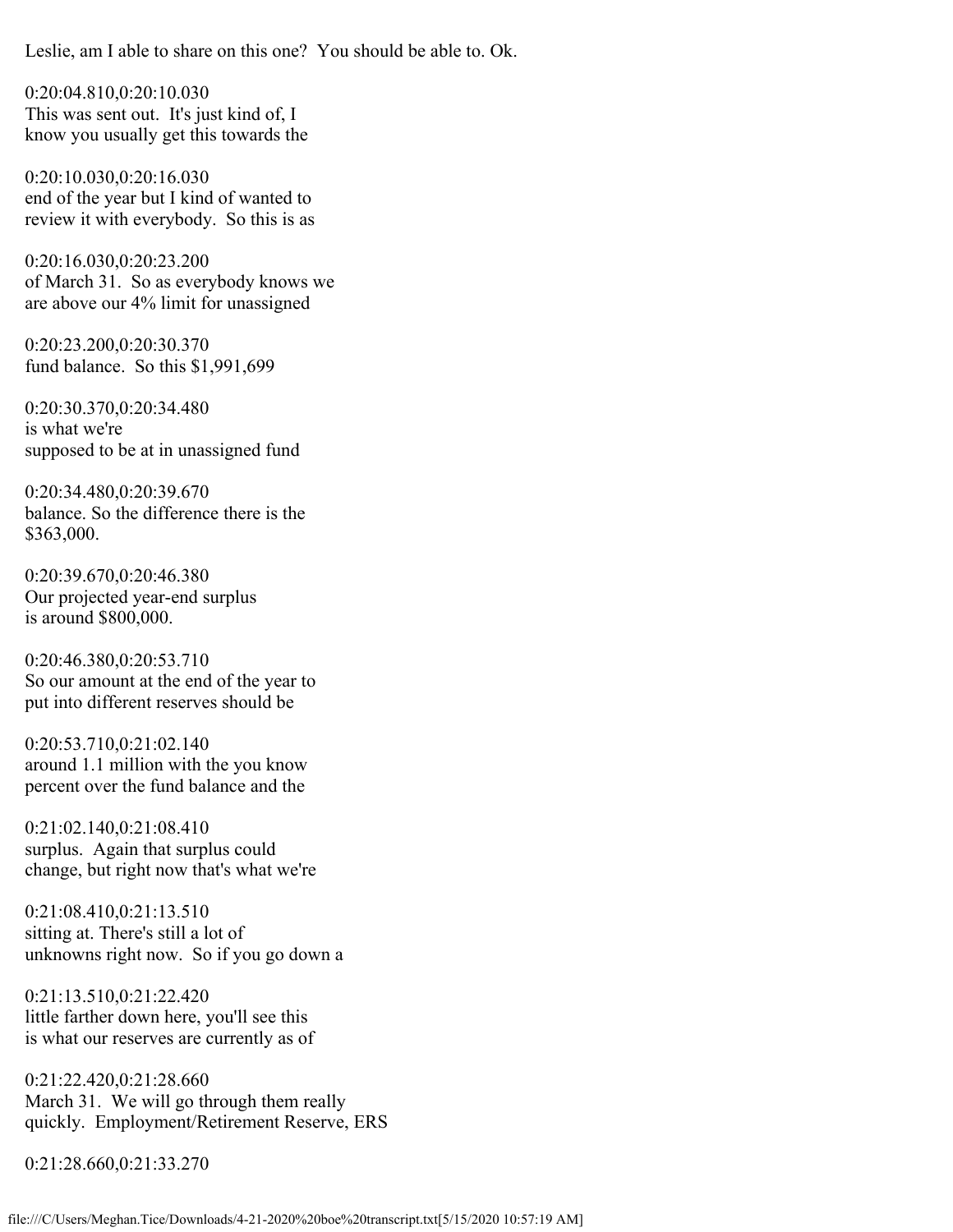Reserve: This is for retirements of non-instructional.

0:21:33.270,0:21:37.720 We have a little over a million dollars there.

0:21:37.720,0:21:42.070 TRS which is a teacher retirement service is a newer reserve that was

0:21:42.070,0:21:50.140 adopted last year. This is for retirement teacher retirement contributions. Debt

0:21:50.140,0:21:55.150 service and tax reductions: this is funded by the sale of buildings and it could go

0:21:55.150,0:22:01.930 towards debt payments. But once our debt is completely paid off for an individual

0:22:01.930,0:22:06.909 building, we can move it back into the general fund. EBLAR:

0:22:06.909,0:22:16.119 or this is a reserve to pay sick and vacation payouts on retirements.

0:22:16.119,0:22:23.859 Workers comp: as most of you know we had a pretty large deficit with workers comp

0:22:23.859,0:22:29.649 with our RCG. it was but it was up to about two million dollars but with some

0:22:29.649,0:22:33.629 good work, we've been able to knock it down to right around a million dollars.

0:22:33.629,0:22:43.359 This reserve is there just in case to protect us from that. The repair reserve is right

0:22:43.359,0:22:49.299 around a million. This is a reserve for repairs and equipment, replacement on the

0:22:49.299,0:22:53.649 horizon. This really cannot be used for capital

0:22:53.649,0:23:01.149 improvements. This is for actual repairs. And the tax certiorari reserve was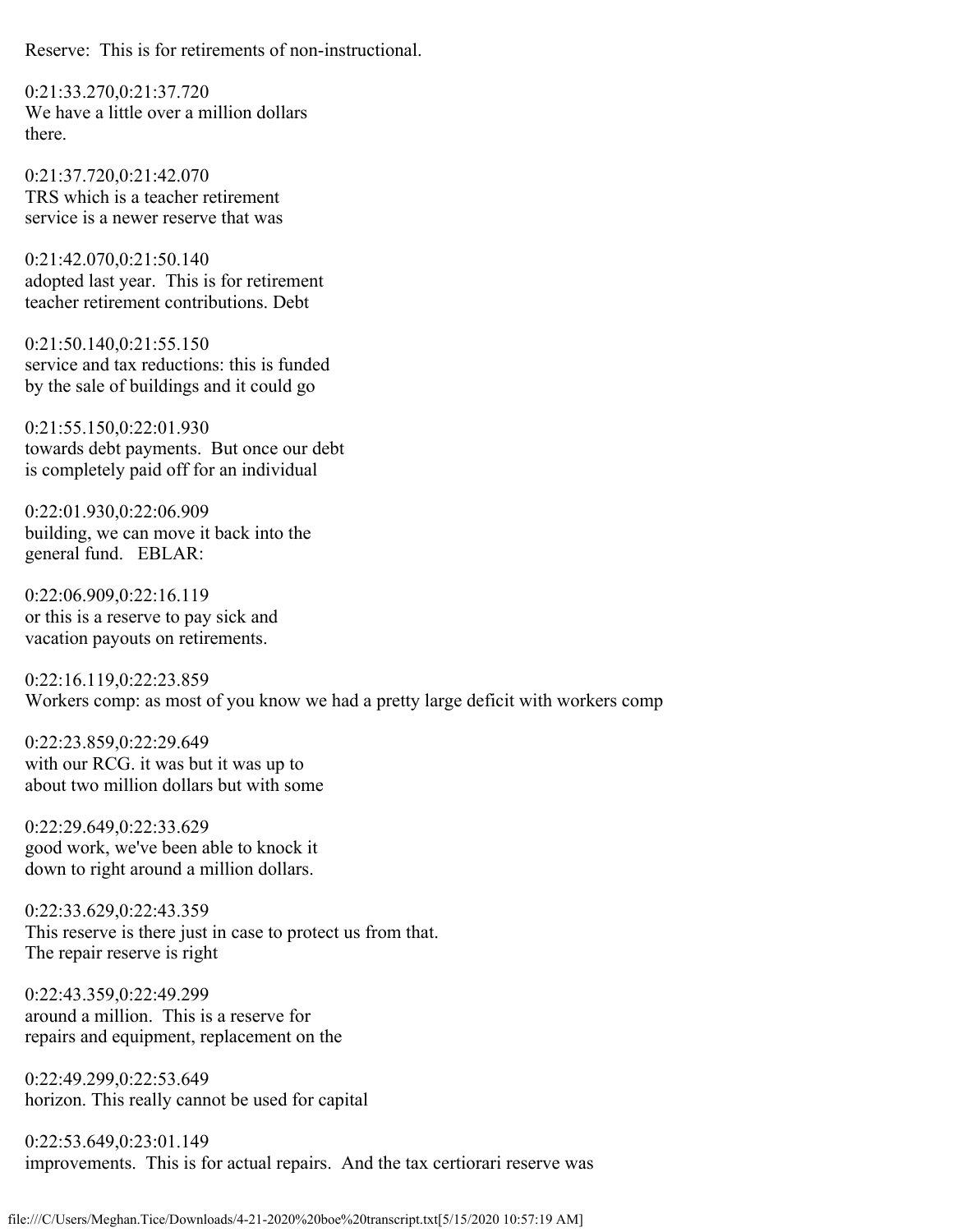0:23:01.149,0:23:06.279 discussed right before I came, by Sharifa. You guys adopted it. Right now

0:23:06.279,0:23:11.259 we don't have anything in there, but this is to help pay for judgement, claims and

0:23:11.259,0:23:17.559 the attached certiorari proceedings. So right now we have 4.7

0:23:17.559,0:23:25.720 million in our total reserves. Next section down here, this is kind of where

0:23:25.720,0:23:32.529 I would like to as of right now put these excess surplus funds.

0:23:32.529,0:23:36.879 I do have unassigned fund balance on here. It's not technically a reserve, but I would

0:23:36.879,0:23:42.369 always like to keep that at the four percent so that's an estimate about what

0:23:42.369,0:23:48.309 the cost would be the increase. TRS reserve, again was established in April

0:23:48.309,0:23:57.700 2019. It's a relatively new reserve but the maximum annual contribution is 2% of

0:23:57.700,0:24:04.989 the eligible salaries, so I would like to put up as much as we can into that

0:24:04.989,0:24:10.059 reserve, because TRS is a higher expense on our budget. So I would like to build

0:24:10.059,0:24:18.489 that reserve as much as possible. Again ERS, so we were funded right around two

0:24:18.489,0:24:23.560 years. It would be nice to see that we are funded

0:24:23.560,0:24:30.750 maybe up to three to four years, especially with the situation of our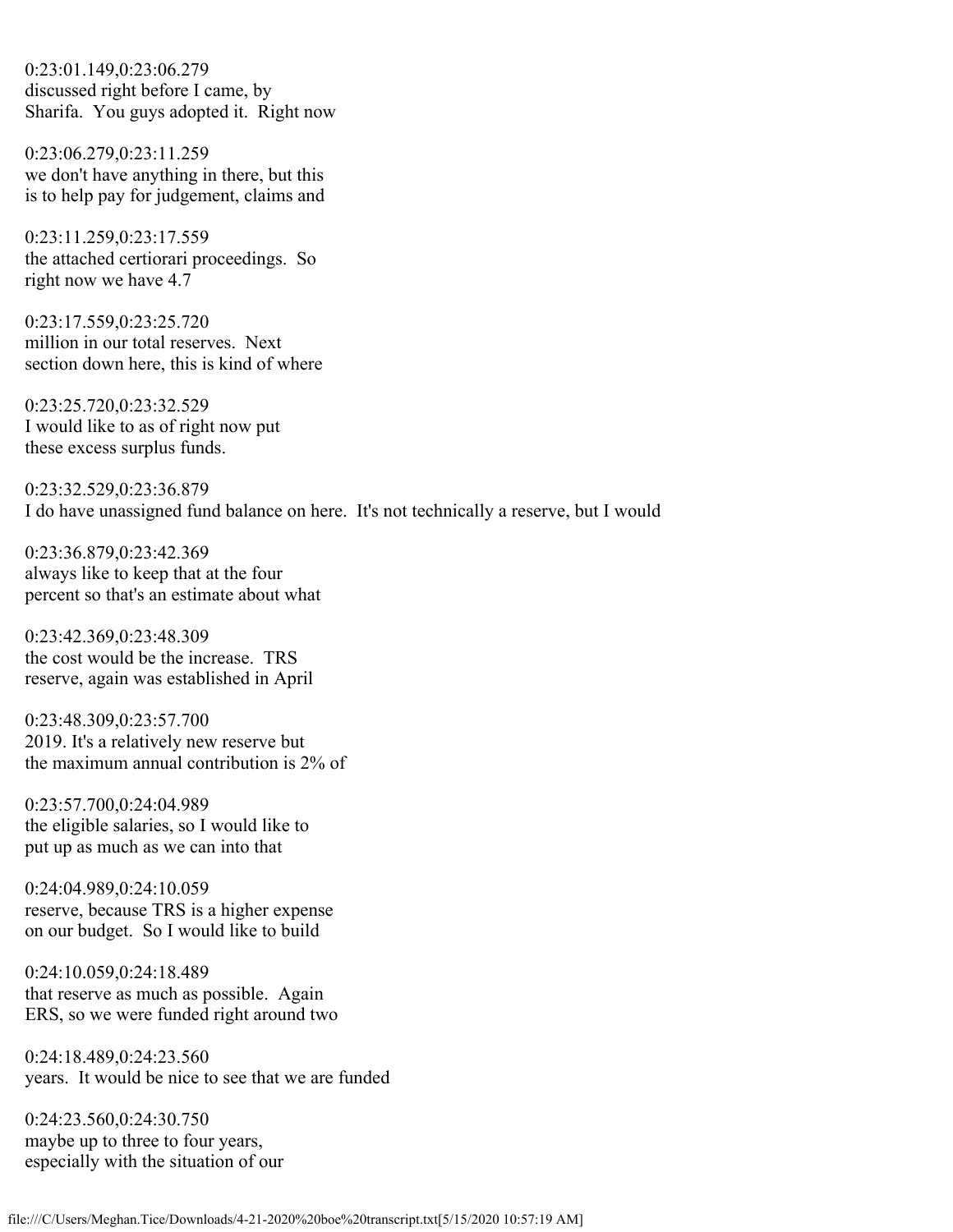0:24:30.750,0:24:36.130 economy right now, and our unknowns in state aid. It would be nice to build up

0:24:36.130,0:24:41.140 that that reserve. So I would recommend putting \$431,000

0:24:41.140,0:24:53.200 into that reserve. And the tax certiorari reserve, I'd like to put \$294,043 in there now that will match the

0:24:53.200,0:24:58.030 outstanding claims that we currently have. And we will make adjustments

0:24:58.030,0:25:04.600 once we you know, claims don't go through, or they're paid out, we will

0:25:04.600,0:25:08.770 make adjustments at the end of the year to make sure that's as accurate as

0:25:08.770,0:25:16.570 possible. And down here is just kind of showing where, if we were to make these

0:25:16.570,0:25:23.950 changes up here where we would it would fall. So if we were to make the

0:25:23.950,0:25:30.070 changes our total reserves would be 5.8 million. This does not count

0:25:30.070,0:25:35.290 that \$100,000 we would add into the 4% percent unassigned fund

0:25:35.290,0:25:40.090 balance. Is there any questions? Any concerns? I wanted to go through it quickly.

0:25:40.090,0:25:45.400 There's a lot of information here. I think reserves, definitely reserves

0:25:45.400,0:25:51.310 are going to come into play next year and the year after that. So I wanted you

0:25:51.310,0:25:57.880 guys are very well aware of what we have,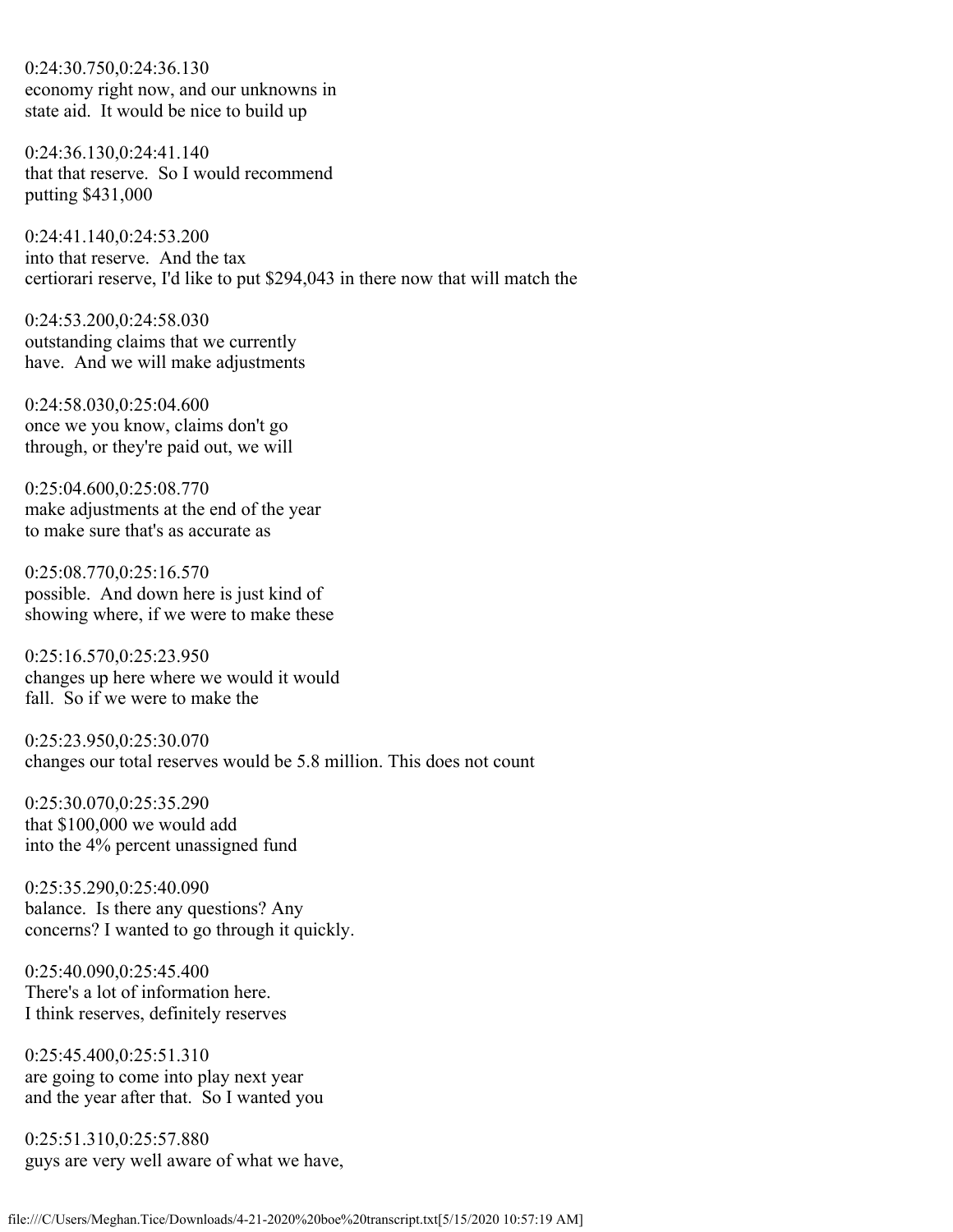what the plans are for them and what we

0:25:57.880,0:26:03.690 what they can be used for right now. Is there any questions regarding this?

0:26:03.690,0:26:09.550 It's Sage, Hi, you know this has come up in the past as well,

0:26:09.550,0:26:17.440 So just, but I assume given the current situation, that if we get less

0:26:17.440,0:26:21.490 funding from the state or feds, a lot of our reserves could get wiped out by that.

0:26:21.490,0:26:26.620 Is that kind of a correct thinking? Well I wouldn't say wiped out. I

0:26:26.620,0:26:34.060 would you I would use it, we'd have to maybe utilize them,

0:26:34.060,0:26:38.770 and this is why we saved for them. For situations like this. I know of other

0:26:38.770,0:26:42.970 districts where they don't have healthy reserves like this and they are looking

0:26:42.970,0:26:49.900 at a lot of layoffs. And these healthy reserves that we have are

0:26:49.900,0:26:53.950 preventing that right now, and they are pushing out that downward

0:26:53.950,0:26:59.610 spiral that we could possibly be in from the lack of state funding.

0:27:00.220,0:27:07.820 Thanks, secondary point would be that I think we should look at taking as

0:27:07.820,0:27:12.560 little additional reserves this year as we can in order to offset the tax burden

0:27:12.560,0:27:18.830 on the local community that are so horribly affected by this situation. So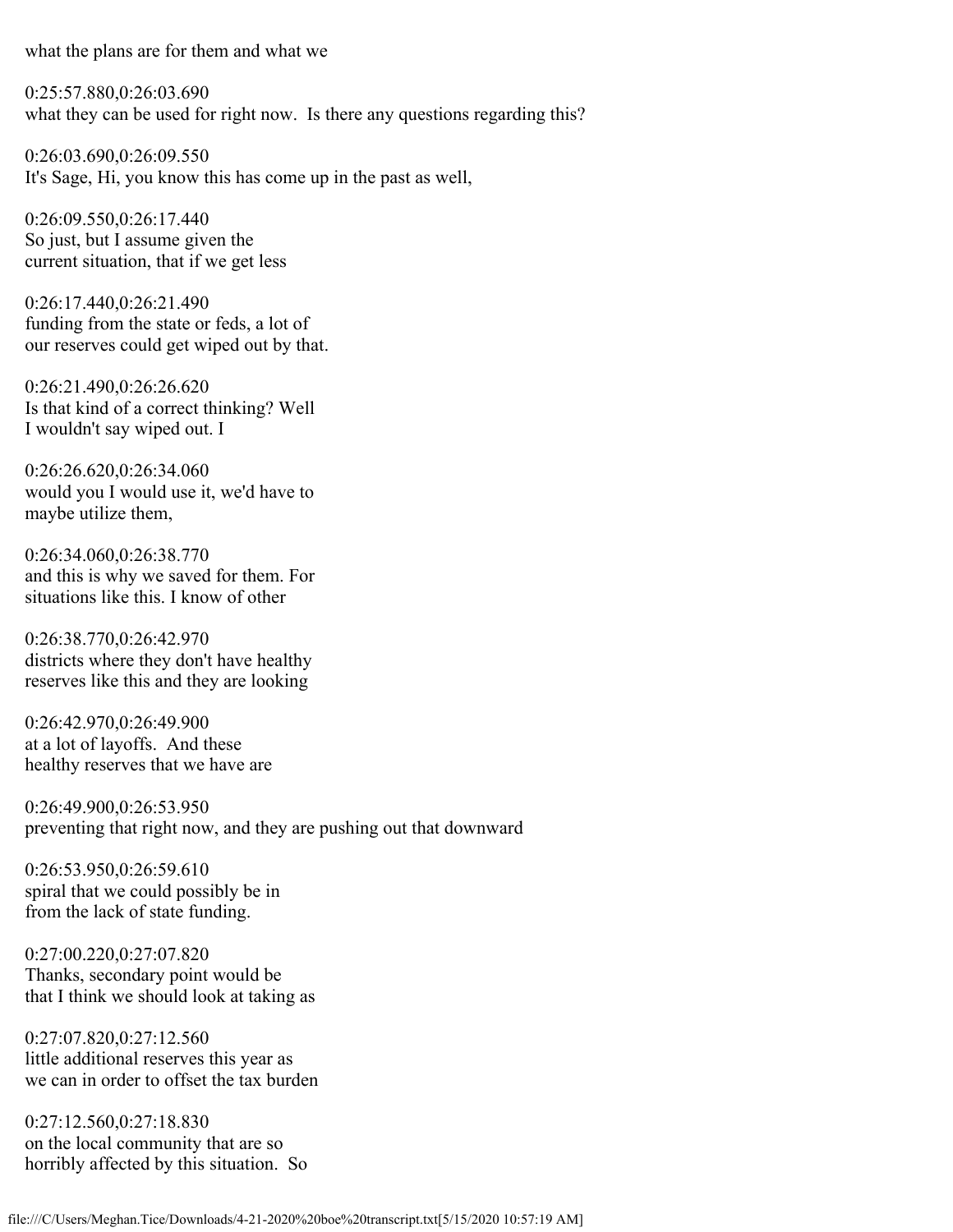0:27:18.830,0:27:24.200 every year I harp on, you know, let's make sure we give back to this, whatever as

0:27:24.200,0:27:32.150 much as we can and no, you know, not take if we don't absolutely need it. So I

0:27:32.150,0:27:38.960 would just reiterate that point. Every time we look into budget, I mean we go

0:27:38.960,0:27:44.540 line by line looking at everything possible and we really outweigh giving

0:27:44.540,0:27:48.830 the best education we possibly can to the students because that's why we're

0:27:48.830,0:27:54.410 here right? We weigh that and the burden on the taxpayers. We know everybody's in a

0:27:54.410,0:27:59.120 hard economic time. Everybody is. We realize you know any increase will

0:27:59.120,0:28:06.530 affect them. So we are looking at that. OK, Thank you. I just wanted to

0:28:06.530,0:28:13.070 reiterate that. No, those are great questions. Thanks. Is there any other additional questions

0:28:13.070,0:28:18.530 on the reserves? or how its used? how we would like to be using them? I have a question.

0:28:18.530,0:28:25.730 Sure. Sage brought up the the fact, in an email, that you know more people

0:28:25.730,0:28:32.000 than expected might not be able to pay their taxes this go around. And the tax

0:28:32.000,0:28:38.210 reserve, you have allocated in there the amount of current outstanding? Is that

0:28:38.210,0:28:41.720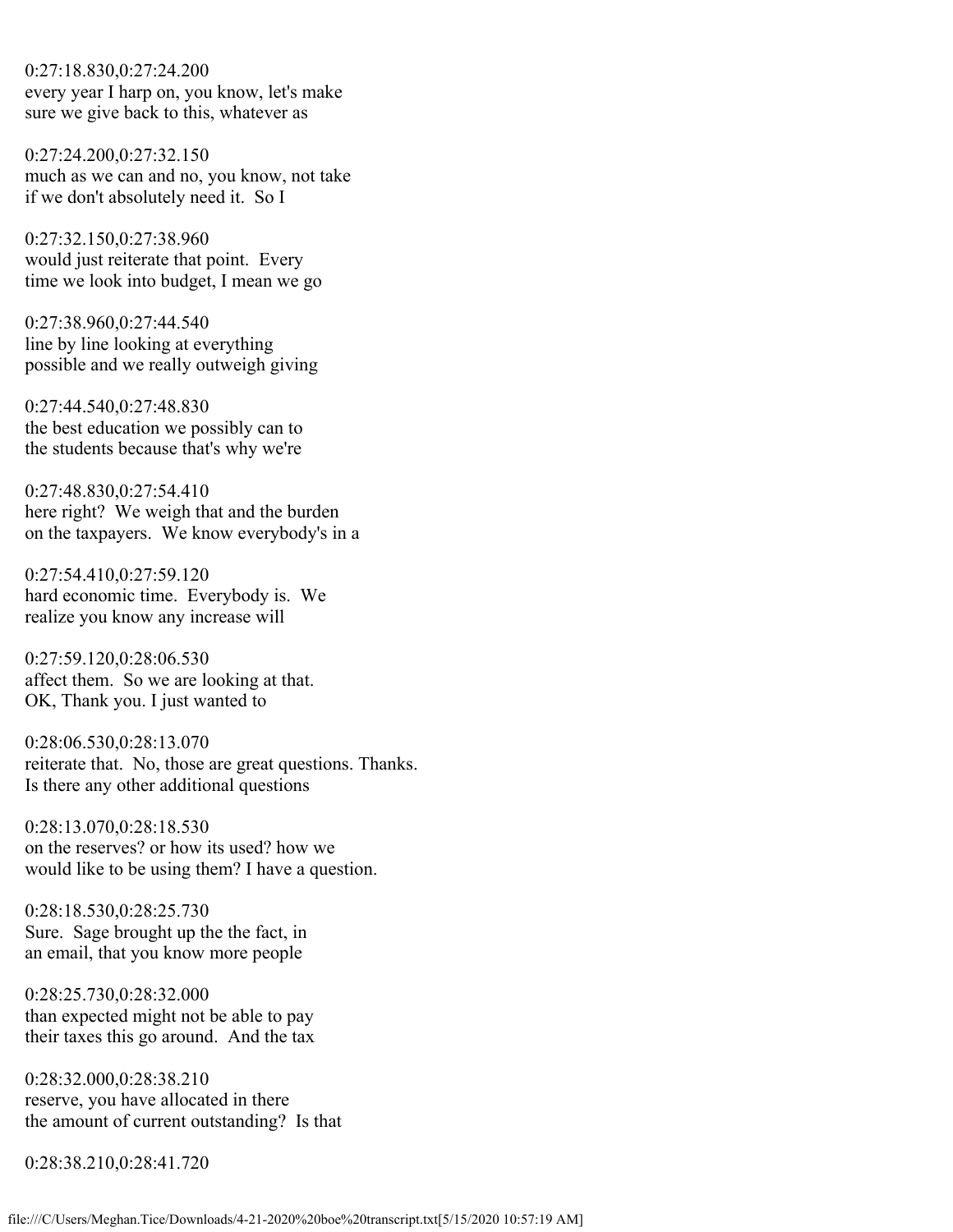correct? Yes so you mean that debt reserve tax

0:28:41.720,0:28:47.030 reduction? Yeah so is that correct? So that really is and the reason kind of why that tax

0:28:47.030,0:28:53.660 reduction is in there is when that money is available you can take it out

0:28:53.660,0:28:57.950 and put it into the general fund. Oh, I'm sorry. No I'm talking about the

0:28:57.950,0:29:03.230 new reserve that's like a tax, Oh the new tax certiorari? I apologize. So that is

0:29:03.230,0:29:07.550 and you would like to kind of an explanation of it or? Well I was just

0:29:07.550,0:29:09.920 wondering if there's a way to use that to sort of anticipate

0:29:09.920,0:29:15.200 some of the potential losses that we might see in people not

0:29:15.200,0:29:21.470 being able to pay their taxes. Yeah, I don't know of any that, yeah I've never

0:29:21.470,0:29:28.130 seen it that way. This one is very strict. It's only for those assessments and those claims.

0:29:28.130,0:29:36.590 Yeah yeah. I do want to say that I did lower our budget amount from a

0:29:36.590,0:29:44.390 100 to 50, in our, in our budget because that was discussed in a previous

0:29:44.390,0:30:02.480 board meeting. Thank you. Yep. Any other questions? clarifications? all right. again

0:30:02.480,0:30:06.830 if you have any more additional questions, you guys, you guys know where,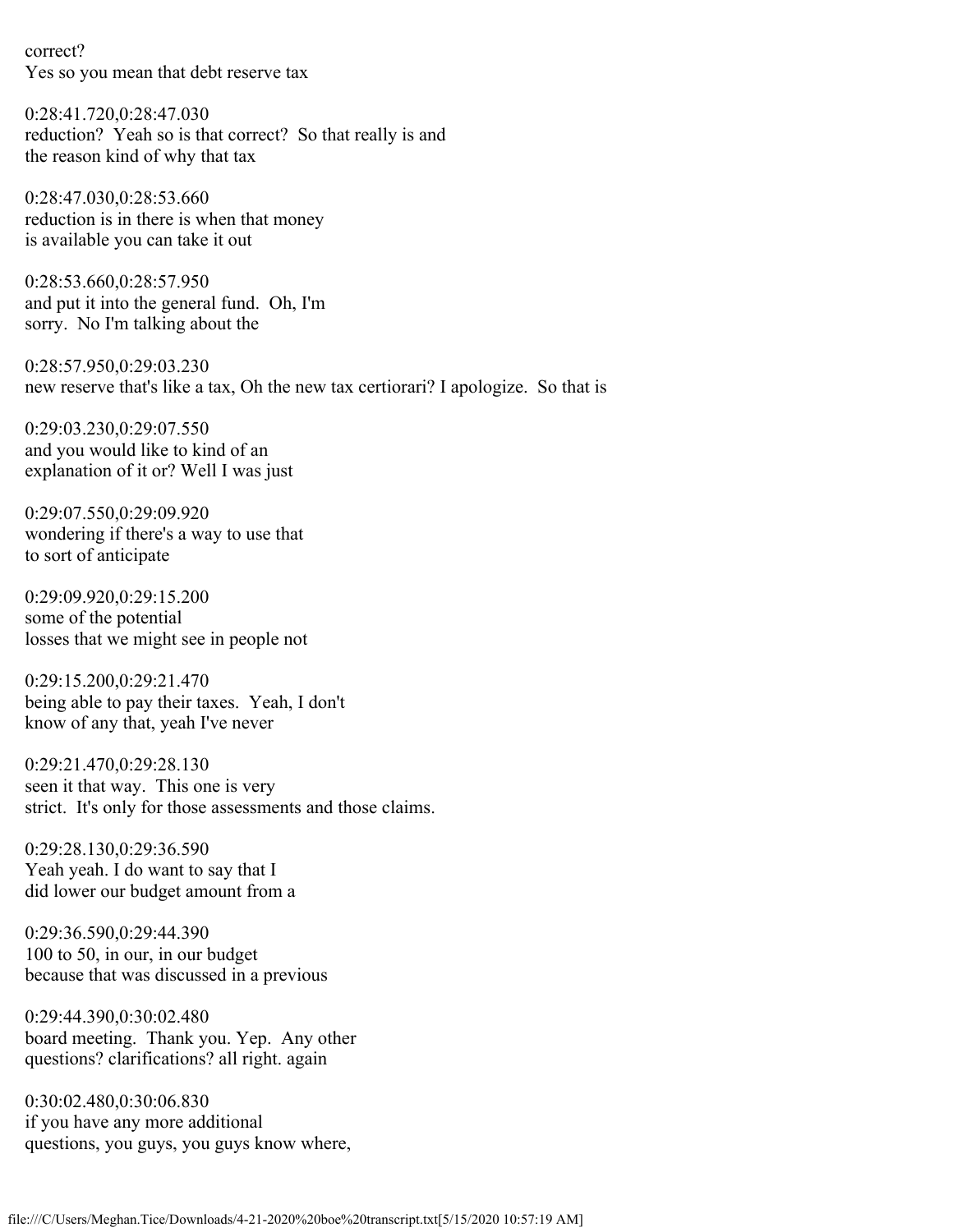0:30:06.830,0:30:14.080 you have my email or my phone, so please let me know. That's all I have for the

0:30:14.080,0:30:19.730 business part of it this evening. Thank You Jesse. That brings us to the

0:30:19.730,0:30:26.260 Assistant superintendent report of school improvement updates. April:

0:30:29.800,0:30:36.260 I'm happy to report that mid-hudson Cable has installed temporary cable into

0:30:36.260,0:30:41.330 25 of our households, which is really great. It's been great working with them

0:30:41.330,0:30:47.300 and making sure that the families that chose that option were able to receive

0:30:47.300,0:30:52.940 that option and get what they need for the duration of whatever is left of this

0:30:52.940,0:30:58.460 school year. And just to remind everyone, that its being funded through the Hudson City

0:30:58.460,0:31:02.870 School District endowment fund. So those funds are not coming from the school

0:31:02.870,0:31:07.970 district itself. The endowment fund has been really great to

0:31:07.970,0:31:14.420 work with and very supportive of what our households need. In addition, the 40

0:31:14.420,0:31:18.230 additional hot spots that we purchased, several of them, lots of them have been

0:31:18.230,0:31:22.890 distributed to households. Many families are utilizing them

0:31:22.890,0:31:27.000 and getting you know again the Internet access that they need. Right now we're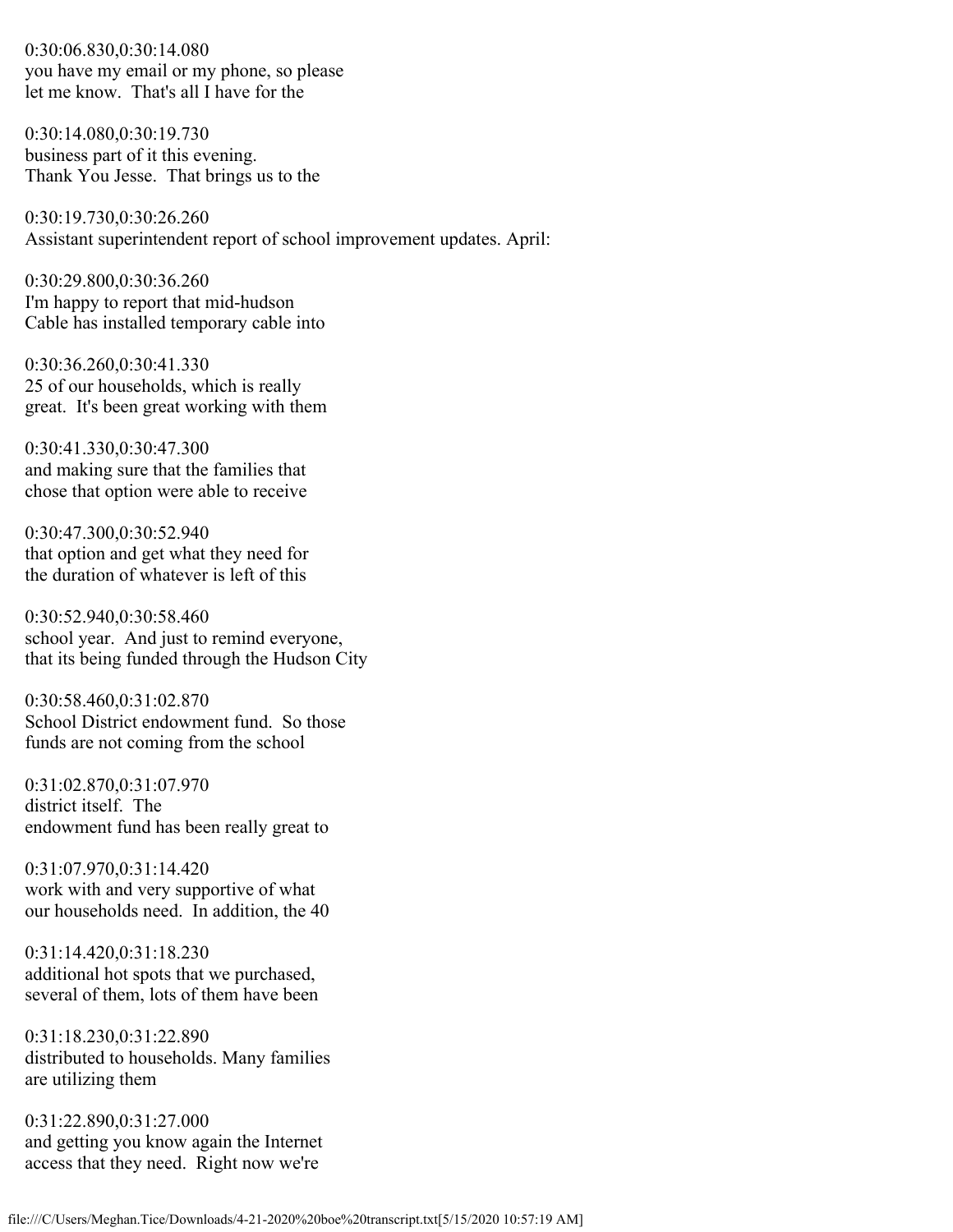0:31:27.000,0:31:30.600 troubleshooting. As with any new device not everything always works the right

0:31:30.600,0:31:34.230 way the first time around. So we're troubleshooting them and trying

0:31:34.230,0:31:44.910 to figure out why some hot spots are having issues and others are not. And so IT is going to start working with me, connecting directly with working with me connecting directly with

0:31:44.910,0:31:50.310 the vendor to make sure that they are working the right way. So that our

0:31:50.310,0:31:54.710 families don't have additional struggles.

0:31:54.770,0:31:59.430 So that part of it is still pretty time-consuming but it's worth it because

0:31:59.430,0:32:07.500 our students have what they need for the most part to be successful. Outside of that

0:32:07.500,0:32:14.070 obviously the rest of what I'm doing in terms of my regular job is looking at my budgets, my

0:32:14.070,0:32:17.460 grants and trying to make sure that we're in a good place for the rest of

0:32:17.460,0:32:20.850 this year and thinking about what we need to do for next year. We're getting

0:32:20.850,0:32:25.140 ready for AVID. Summer Institute in Philadelphia is still on at this

0:32:25.140,0:32:30.540 point. However they have also created what's called "virtual experience." So it's

0:32:30.540,0:32:36.420 just called XP "virtual XP." And so school districts or individuals who are not

0:32:36.420,0:32:42.150 comfortable attending in person, and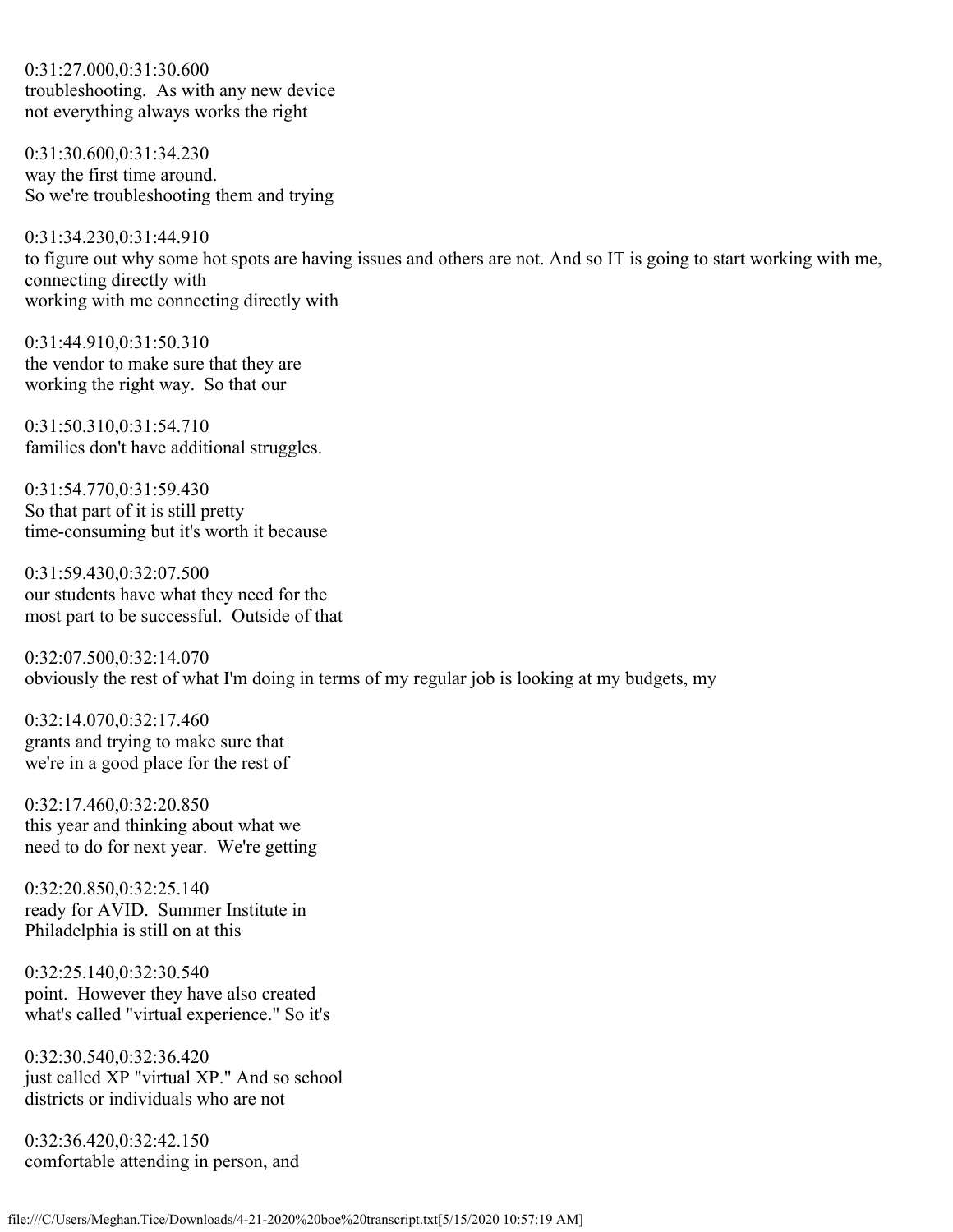can attend virtually. And so because that

0:32:42.150,0:32:46.320 reduces the overall cost for an individual. We don't have to worry about

0:32:46.320,0:32:52.080 hotel or travel. We have a lot of people who want to participate virtually who aren't

0:32:52.080,0:33:00.840 necessarily comfortable being there in person. So we are finalizing those numbers now and working

0:33:00.840,0:33:08.430 on getting everyone registered and figuring out how we would have our collaborative time if some

0:33:08.430,0:33:12.660 of us are there in person and others are you know doing this virtually. But we'll make

0:33:12.660,0:33:17.490 it work because AVID is the right thing for the district and we've committed to

0:33:17.490,0:33:21.060 it and we're very excited to continue that process of rolling it up and

0:33:21.060,0:33:27.330 rolling it down throughout the school district. Other than that, I've spent a

0:33:27.330,0:33:31.440 lot of time just continuing to focus on professional development opportunities

0:33:31.440,0:33:36.330 for staff, making sure that they have what they need to move forward

0:33:36.330,0:33:41.720 their own professional learning and working with our coaches and specialist

0:33:41.720,0:33:47.970 outside of district. I feel like I have, you know, every day is a new day to be very

0:33:47.970,0:33:51.179 productive and then I feel like the day goes by in the blink of an eye and I don't

0:33:51.179,0:33:57.269 get very far because of just the amount of time it takes to communicate via email.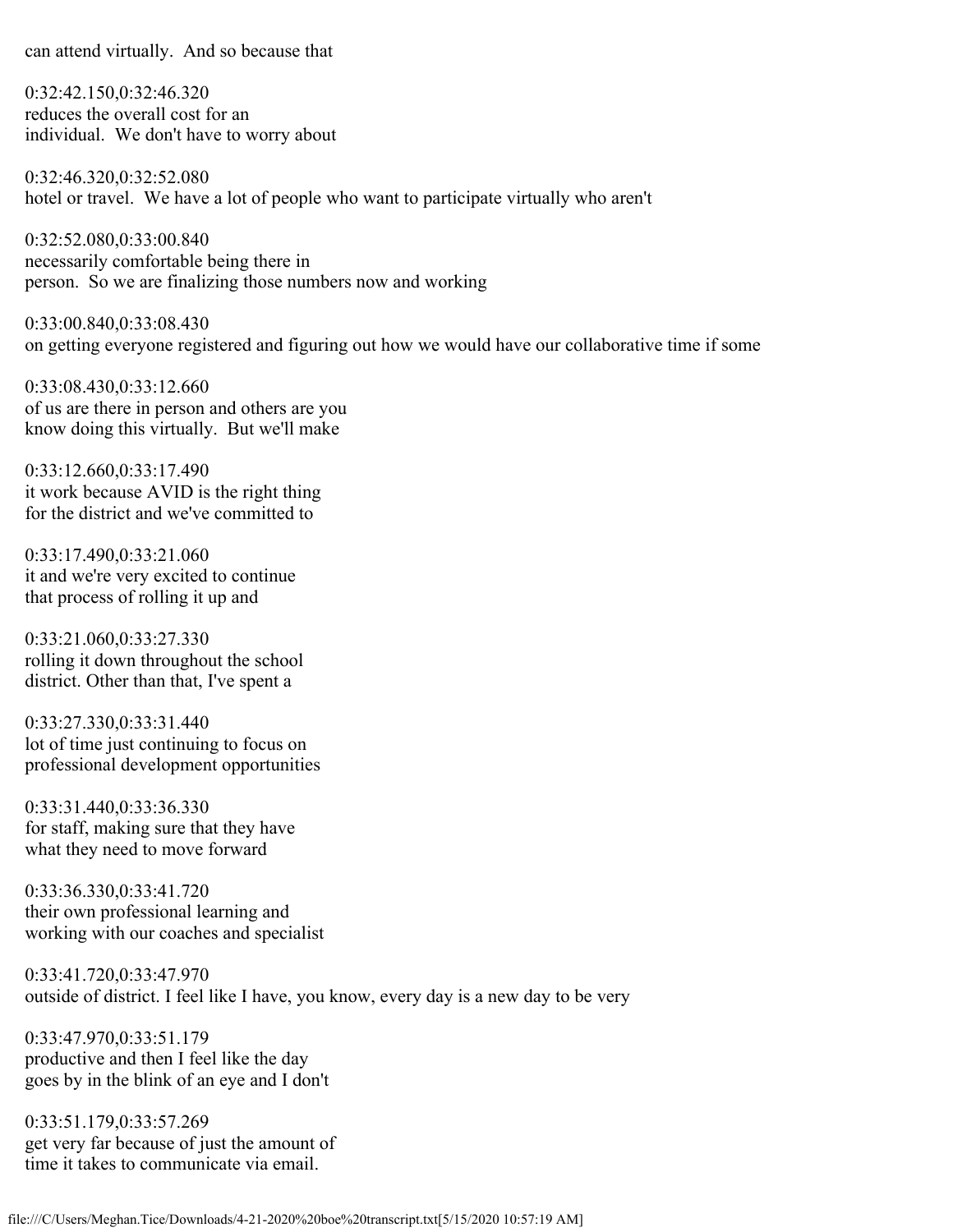0:33:57.269,0:34:04.019 So we'll just keep doing what we're doing and moving forward. We're looking at some programs

0:34:04.019,0:34:08.909 right now, and trying to assess what summer programs we may be able to have or may

0:34:08.909,0:34:14.250 not be able to have. And if we can't have them, what can we do instead? So it's a

0:34:14.250,0:34:19.020 lot of forward thinking now into the summer and making some decisions that

0:34:19.020,0:34:22.760 are probably going to be some tough decisions.

0:34:23.460,0:34:30.419 Does anyone have any questions for me about the the things I typically oversee and

0:34:30.419,0:34:35.580 work on as we get into this time of year? I have a question. Sure.

0:34:35.580,0:34:41.429 I know that some districts are talking about using some time in the fall or at

0:34:41.429,0:34:46.710 the beginning of the year to try to catch students up and I don't know if

0:34:46.710,0:34:51.720 you guys have thought about or begun planning for some of that and trying to

0:34:51.720,0:34:56.909 kind of reorient students to school and do some serious review so that they

0:34:56.909,0:35:04.010 enter the next grade level with some some some refreshed skills I guess.

0:35:04.010,0:35:11.460 We haven't started discussing it yet but I've seen a variety of options. You know there's at the

0:35:11.460,0:35:17.700 elementary level something like that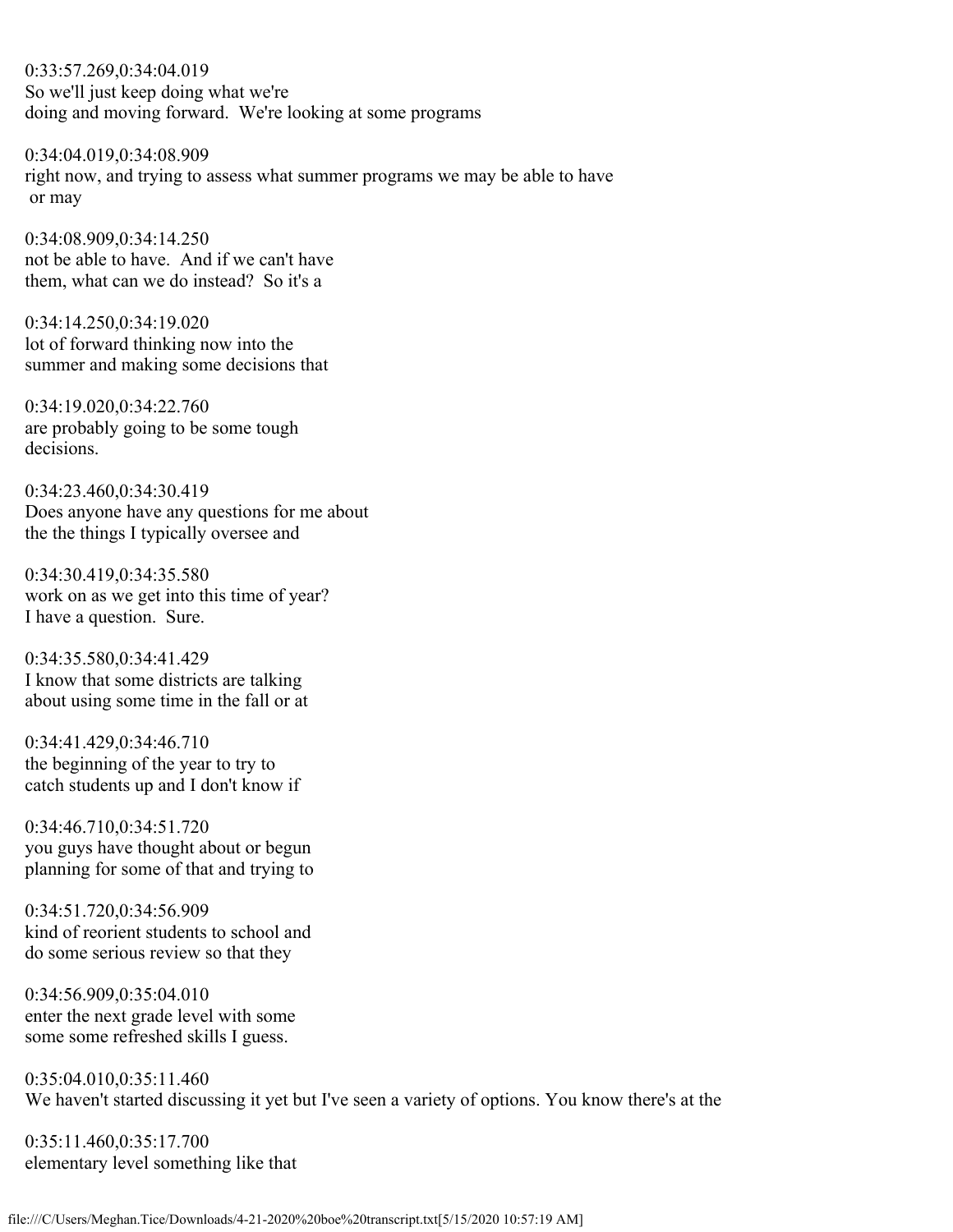maybe a little easier to do when you go

0:35:17.700,0:35:21.900 from one grade level to the next. Maybe within the maths, you know the math

0:35:21.900,0:35:27.030 department a little bit. Social studies is completely different from

0:35:27.030,0:35:31.920 year to year. I don't know if that really matters one way or the other global into

0:35:31.920,0:35:36.990 US history for example into economics. I'm not really sure. The sciences are

0:35:36.990,0:35:42.930 completely different. So I've seen I've seen to think about a little bit of both.

0:35:42.930,0:35:47.650 You know like the review or start the year back where you were, and then

0:35:47.650,0:36:00.680 actually shift grades into the middle of the fall. Like I've seen that option thrown out as well, but we have not gotten to that point about what to do in

0:36:00.680,0:36:04.400 the fall because I think right now we're still trying to figure out what we would do

0:36:04.400,0:36:08.239 for summer school if we are going to do summer school. Thank you.

0:36:08.239,0:36:13.309 Sure. But if you have any ideas or suggestions on what your districts are

0:36:13.309,0:36:25.819 doing, let me know. You're good? Anything else? All right thank you April.

0:36:25.819,0:36:32.690 That brings us to the superintendent's report. Maria, Hello, so it's a little

0:36:32.690,0:36:38.119 easier for me today because Sage gave some updates exactly as what I was going

0:36:38.119,0:36:42.710 to update, but because we have the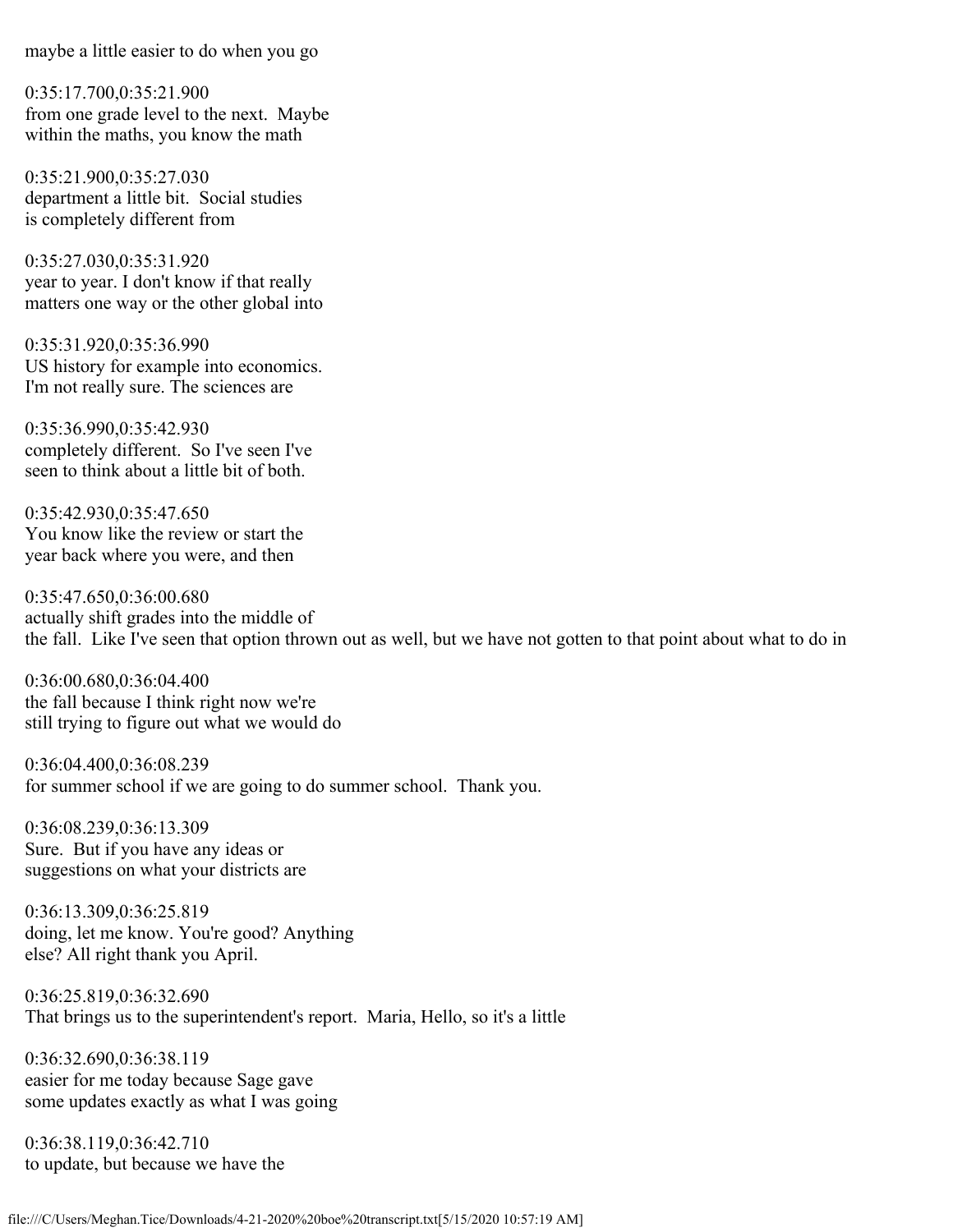facilities overview that was everything

0:36:42.710,0:36:47.720 that I wanted to share and also the meals being distributed and the 22,000 meals.

0:36:47.720,0:36:51.380 We are well over that now because we started the last two days with

0:36:51.380,0:36:56.719 additional meals being given out. So, I'm just so thankful for everybody pulling

0:36:56.719,0:37:01.489 together I can't tell you how heartwarming it is and how gratifying it

0:37:01.489,0:37:06.529 is to see everyone, whether trying to figure out, you know, how they can pitch

0:37:06.529,0:37:12.079 in and help, whether it's delivering packets to students, or devices and

0:37:12.079,0:37:17.359 coming together to make sure that all facets of our school life are moving

0:37:17.359,0:37:22.099 ahead even though it's in a different format. Even though you know we have some

0:37:22.099,0:37:25.969 glitches here and there, everybody's working every day to do as

0:37:25.969,0:37:32.509 much as we can. We have our SRO and DRO going out to homes where students have

0:37:32.509,0:37:38.329 not yet engaged. At the K-5 level and at the 6-12 level if we haven't

0:37:38.329,0:37:42.380 heard from them, checking on them making sure they're okay. Giving them access to

0:37:42.380,0:37:46.789 how they can connect with someone that they have a relationship with at the school

0:37:46.789,0:37:50.359 and try to bring them into the fold. So that's something that we have really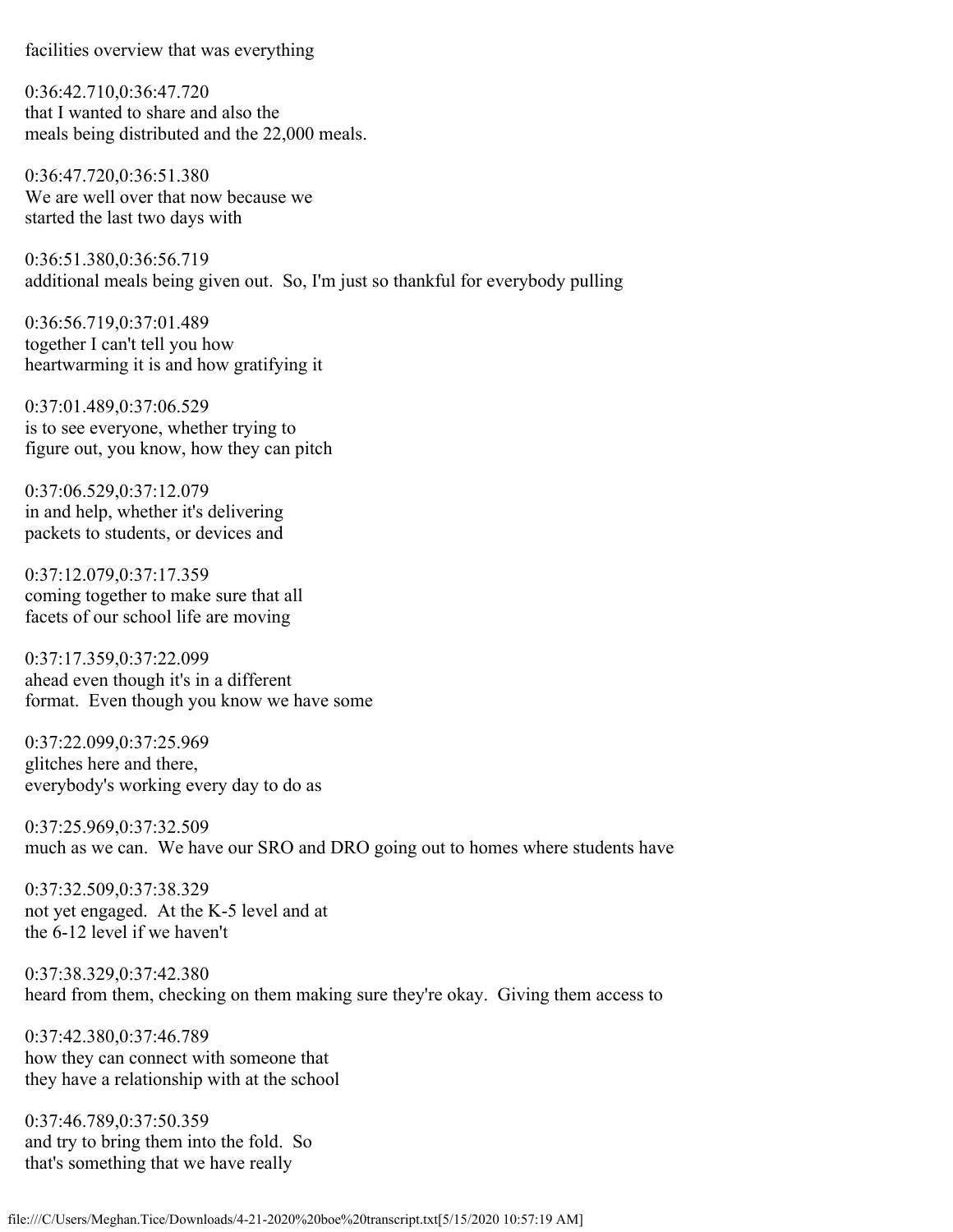0:37:50.359,0:37:55.430 focused in on now that we have devices out, we have packets out. The next, you

0:37:55.430,0:37:58.119 know, layer is okay, you know, who are we not hearing from

0:37:58.119,0:38:03.609 either at all or from on a routine basis? So I'm very thankful to

0:38:03.609,0:38:09.339 the sheriff's office and also HPD. They have kept the deputy and the officer

0:38:09.339,0:38:12.730 assigned to our school district throughout this entire time to do

0:38:12.730,0:38:16.989 security checks, to make sure that our meal distributions are going smoothly,

0:38:16.989,0:38:21.279 and everybody is being supported and also knocking on doors, handing out

0:38:21.279,0:38:24.819 packets, and making sure that our students are staying connected. So it's

0:38:24.819,0:38:30.309 been, out of everything, something good comes and seeing everybody coming

0:38:30.309,0:38:33.460 together and doing anything and everything that they can to keep

0:38:33.460,0:38:39.069 learning going, has been really wonderful to see. The other thing I wanted to say

0:38:39.069,0:38:43.989 is since we've met, we've been extended again. So we are extended through Friday

0:38:43.989,0:38:50.170 May 15. The first day that we would be able to come back according to the

0:38:50.170,0:38:57.190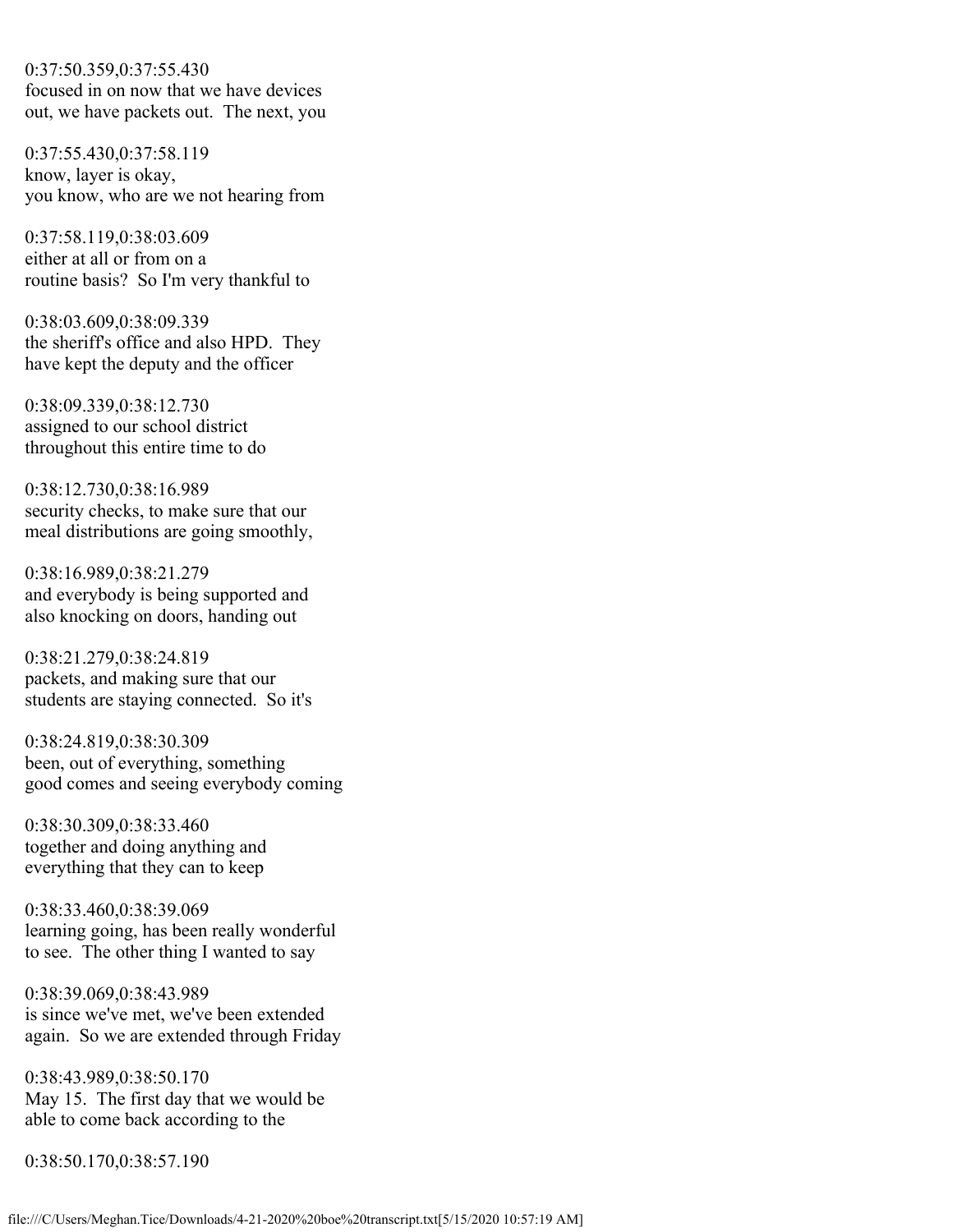latest executive order in writing is Monday, May 18. However a comment made

0:38:57.190,0:39:01.839 by the governor just this week when asked when schools would open, he said

0:39:01.839,0:39:07.150 there's no plan. It's going to take a lot of disinfecting, and we may do it by

0:39:07.150,0:39:12.880 region, but you have to have 14 days of a decline before we even think of that.

0:39:12.880,0:39:18.339 So you know, in my mind we're not going to come back in two week intervals past

0:39:18.339,0:39:23.410 May 15, because we'd literally be coming back for just two weeks. So it'll

0:39:23.410,0:39:29.019 be interesting to see what the executive order might say next. And we're preparing

0:39:29.019,0:39:34.089 for, you know, there's always hope, but we're also preparing for not

0:39:34.089,0:39:40.299 going back this school year at all. So when we talk about summer offerings

0:39:40.299,0:39:45.519 we're talking about moving forward with postings, as if we're going to be able to

0:39:45.519,0:39:49.660 have a traditional summer school, but having the flexibility of flipping the

0:39:49.660,0:39:54.339 switch to online learning, if that is the only way that we're able to address

0:39:54.339,0:39:58.869 learning over the summer. So we're leaving ourselves that, you know, opening

0:39:58.869,0:40:03.009 on our postings that we would expect whoever would apply would also be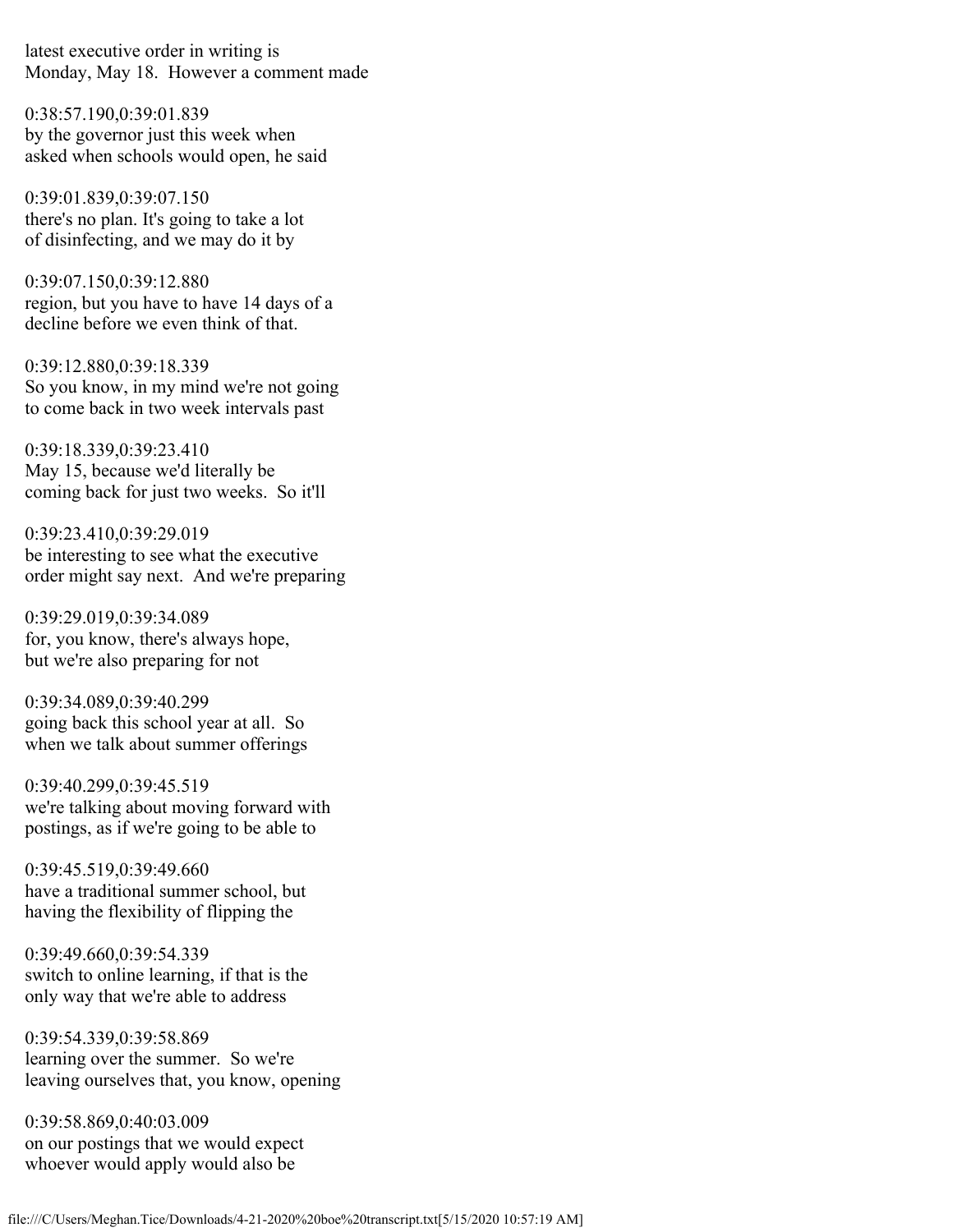0:40:03.009,0:40:07.690 willing to do an online version if we're not able to return to the physical

0:40:07.690,0:40:12.700 buildings. We have talked about you know going back to go forward with

0:40:12.700,0:40:18.369 our students. There's pros and cons, Lucy, and others, is, you know, our youngest

0:40:18.369,0:40:22.329 students to have that many transitions of going back to your teacher. There's a

0:40:22.329,0:40:26.019 familiarity and that's good, but then you have another transition to another

0:40:26.019,0:40:31.539 teacher. And then how do you compress and condense the curriculum and help

0:40:31.539,0:40:35.289 teachers to rewrite it so that they're making sure they're hitting those anchor

0:40:35.289,0:40:39.579 standards and you know those standards that have to be met over a condensed

0:40:39.579,0:40:43.390 period of time, because now you don't have 10 months to learn it. You'll have a

0:40:43.390,0:40:48.190 reduced amount of time and then we still will have our standardized tests, you

0:40:48.190,0:40:52.119 know in place, providing everything goes back to the way we knew it before our

0:40:52.119,0:40:56.980 closing. So it's a complicated discussion and we're very carefully thinking about

0:40:56.980,0:41:01.269 what those pros and cons, are and weighing it out as to what's in the best

0:41:01.269,0:41:05.680 interest of our students. You know we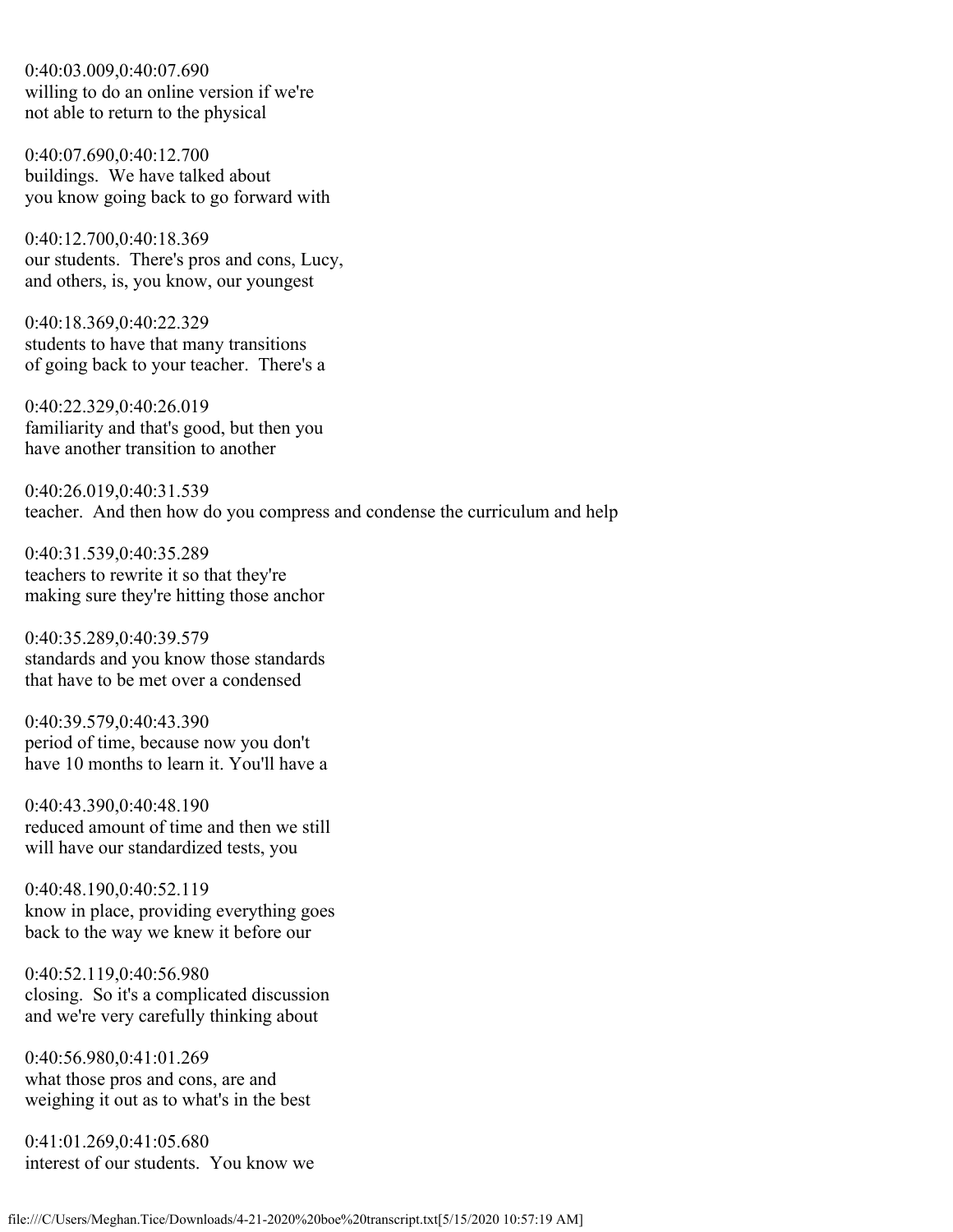don't want them to miss that work, but

0:41:05.680,0:41:10.690 it's not that easy to just put them back where they were and then move them

0:41:10.690,0:41:15.849 forward. So we're just trying to learn from others and figure out what we're

0:41:15.849,0:41:20.049 doing. I know some districts in our region are calling it a moving back day,

0:41:20.049,0:41:24.430 instead of a moving up day, a moving back day, so that they can bring closure to

0:41:24.430,0:41:28.329 the relationships that they have with their teachers from last year, but not

0:41:28.329,0:41:32.559 really going back for the entire time that we've been out of school. And really

0:41:32.559,0:41:35.859 trying to do our work as best as possible to fill in the gaps right now

0:41:35.859,0:41:42.130 and over the summer. So there's no easy answers but we're considering everything.

0:41:42.130,0:41:46.240 Thinking everything through and not making any hasty judgments until we know

0:41:46.240,0:41:51.250 it's the right thing for our students.We're talking about, you know, we've

0:41:51.250,0:41:56.950 canceled field trips. I just put together a district mailing. Our clerical staff came in

0:41:56.950,0:42:00.730 and helped me to coordinate that yesterday. There is a very comprehensive

0:42:00.730,0:42:07.809 letter going out to K-5 parents and to that will be attached the educational

0:42:07.809,0:42:12.519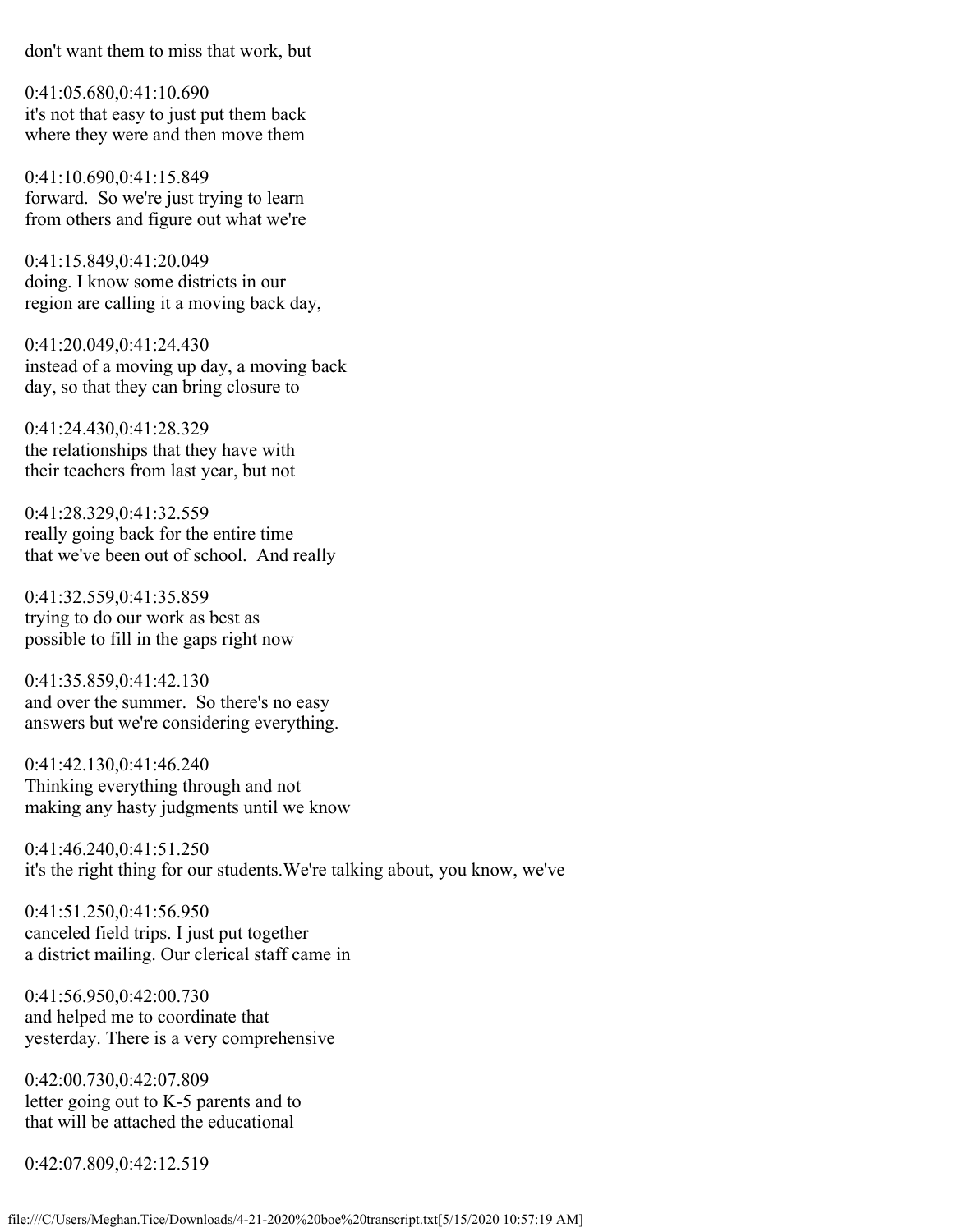plan that was put together in concert with administrators and teachers so that

0:42:12.519,0:42:16.960 everyone is understanding of what the narrative report card will be like, what

0:42:16.960,0:42:22.329 the expectations are for online learning, and what to expect in almost every facet.

0:42:22.329,0:42:25.900 I did not address because it was a lot to digest in one

0:42:25.900,0:42:31.119 letter and we'll have to address summer at another time, but for example the 6-12

0:42:31.119,0:42:35.680 letter addresses everything from the extension, to the continuity of

0:42:35.680,0:42:40.300 learning plan, the meal distribution, the childcare, how we need to use our

0:42:40.300,0:42:45.849 vacation days and emergency days for the 180 day waiver, what distance learning

0:42:45.849,0:42:54.250 looks, like grading for quarters 3 & 4, and also for honors and acceleration of

0:42:54.250,0:43:00.990 qualifying exams, AP exams, what has happened with our Regents exams, our

0:43:00.990,0:43:05.380 spring events and activities that have been cancelled, and what we're trying to

0:43:05.380,0:43:09.910 preserve for our students. So it's a comprehensive communication to all

0:43:09.910,0:43:15.369 families. It's already up on our website. It was mailed out today. So you should be

0:43:15.369,0:43:20.109 receiving it if you are parents in our district. That communication certainly by

0:43:20.109,0:43:26.830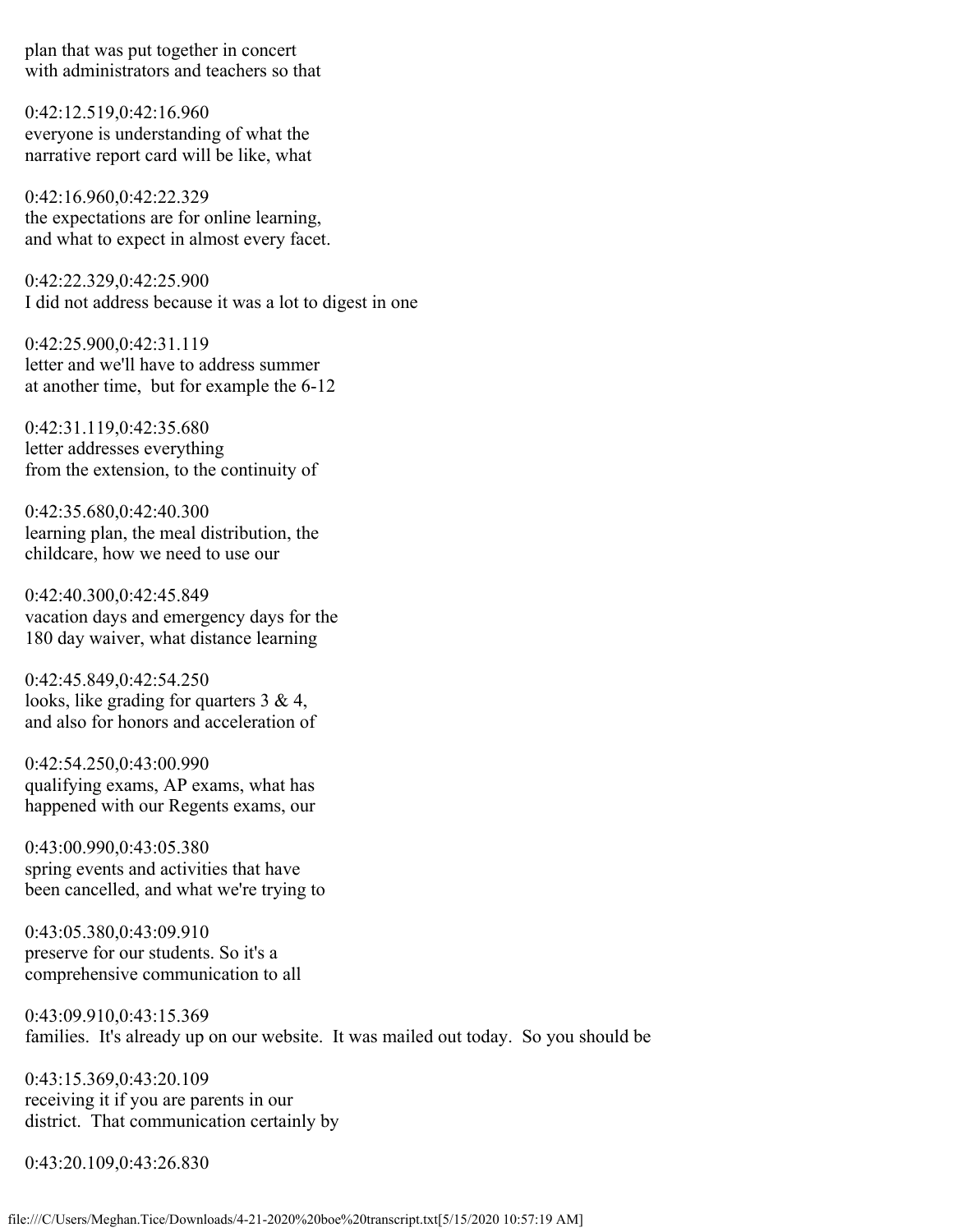the end of this week. We're also talking about what our graduation may

0:43:26.830,0:43:31.690 look like if we're not able to have a mass gathering and we're not able to do

0:43:31.690,0:43:36.730 anything the way that we have customarily been doing it and you know

0:43:36.730,0:43:41.020 what's a good alternative. There's been some submissions sent to us by

0:43:41.020,0:43:46.869 parents and we're putting together what we feel might be our best options. I've

0:43:46.869,0:43:52.359 got Lance wheeler working with us and trying to come up with something that we

0:43:52.359,0:43:57.130 can do as an alternative to the traditional if we're not able to come

0:43:57.130,0:44:02.530 together. And at this point, we're like I said, staying hopeful, but we have to have

0:44:02.530,0:44:08.800 a very good plan already in the works in order to make sure that we are ready if

0:44:08.800,0:44:17.920 we need to change plans by the beginning of next month let's say. And I think I've

0:44:17.920,0:44:22.540 covered everything. I know I gave a very long and comprehensive report at the

0:44:22.540,0:44:29.500 last meeting so except for what I just added everything else is moving along as

0:44:29.500,0:44:32.730 best as it can right now.

0:44:34.050,0:44:44.620 Any questions for me? Have you thought about establishing an alternate date for

0:44:44.620,0:44:49.330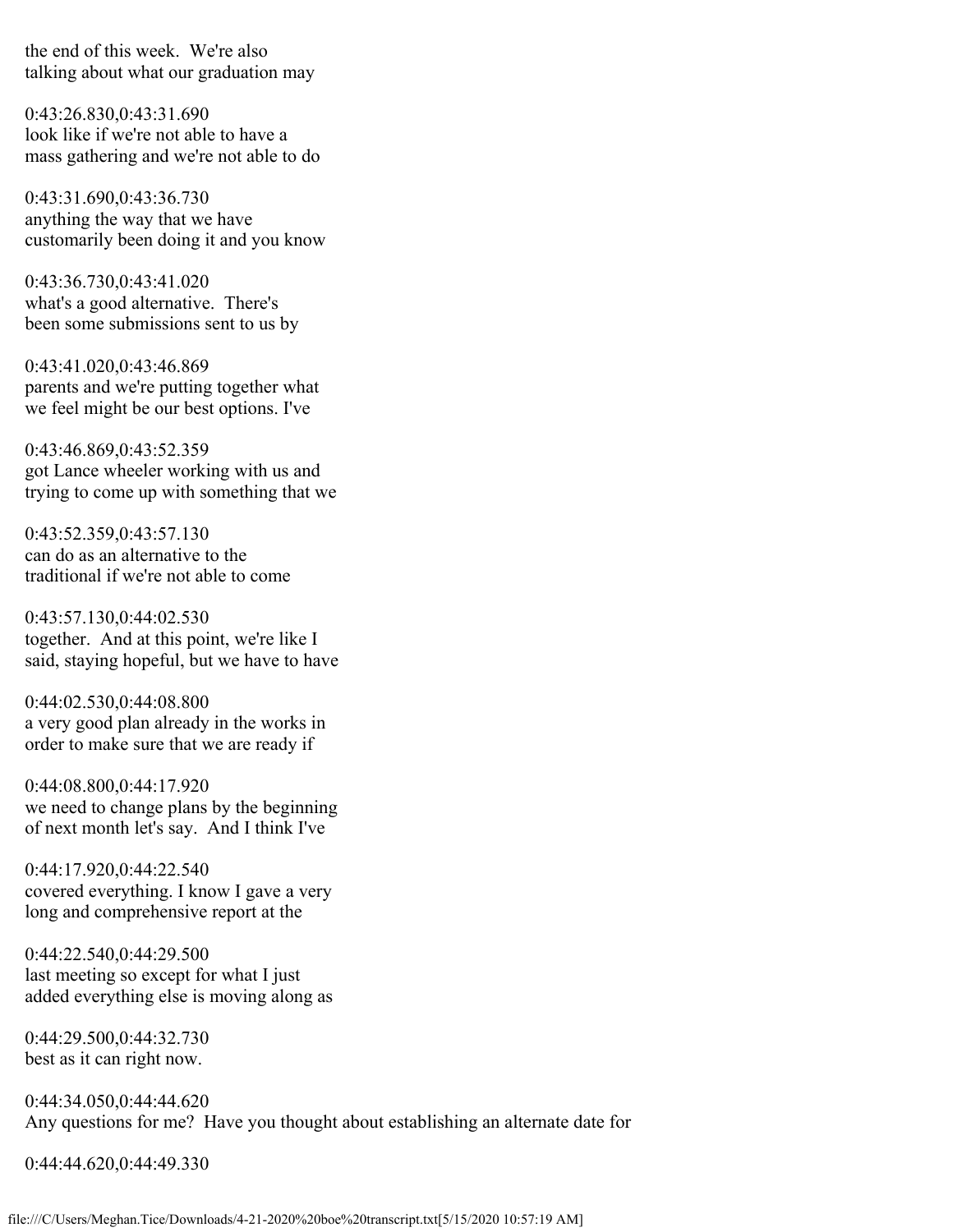graduation potentially, moving it out into the summer, later on? There's been

0:44:49.330,0:44:56.080 discussion. I know the seniors and the administrators weren't totally in favor

0:44:56.080,0:44:59.740 of that because we have a lot of students that will be working that are

0:44:59.740,0:45:03.640 essential workers or going off to college. So it gets very complicated and

0:45:03.640,0:45:07.990 difficult. You know our graduation is one of the later ones. There are some districts

0:45:07.990,0:45:13.840 that have it actually the weekend before ours. So we are June 25. You know we

0:45:13.840,0:45:17.440 can have it any day of the week. So one of the things that we're talking about,

0:45:17.440,0:45:23.380 Chuck, is inviting our graduates in for specific times throughout an entire week,

0:45:23.380,0:45:28.450 where they come, the valedictorian would give their speech, we would call them onto

0:45:28.450,0:45:33.780 stage and traditionally walk across the stage, receive their diploma. And then

0:45:33.780,0:45:39.640 they are social distancing with just a controlled amount of seniors there, with

0:45:39.640,0:45:44.740 two family members, that are permitted in at the same time to watch them walk

0:45:44.740,0:45:48.880 across the stage and get their diploma. And then having Lance wheeler piece

0:45:48.880,0:45:54.850 that together into one large graduation ceremony that would be televised so that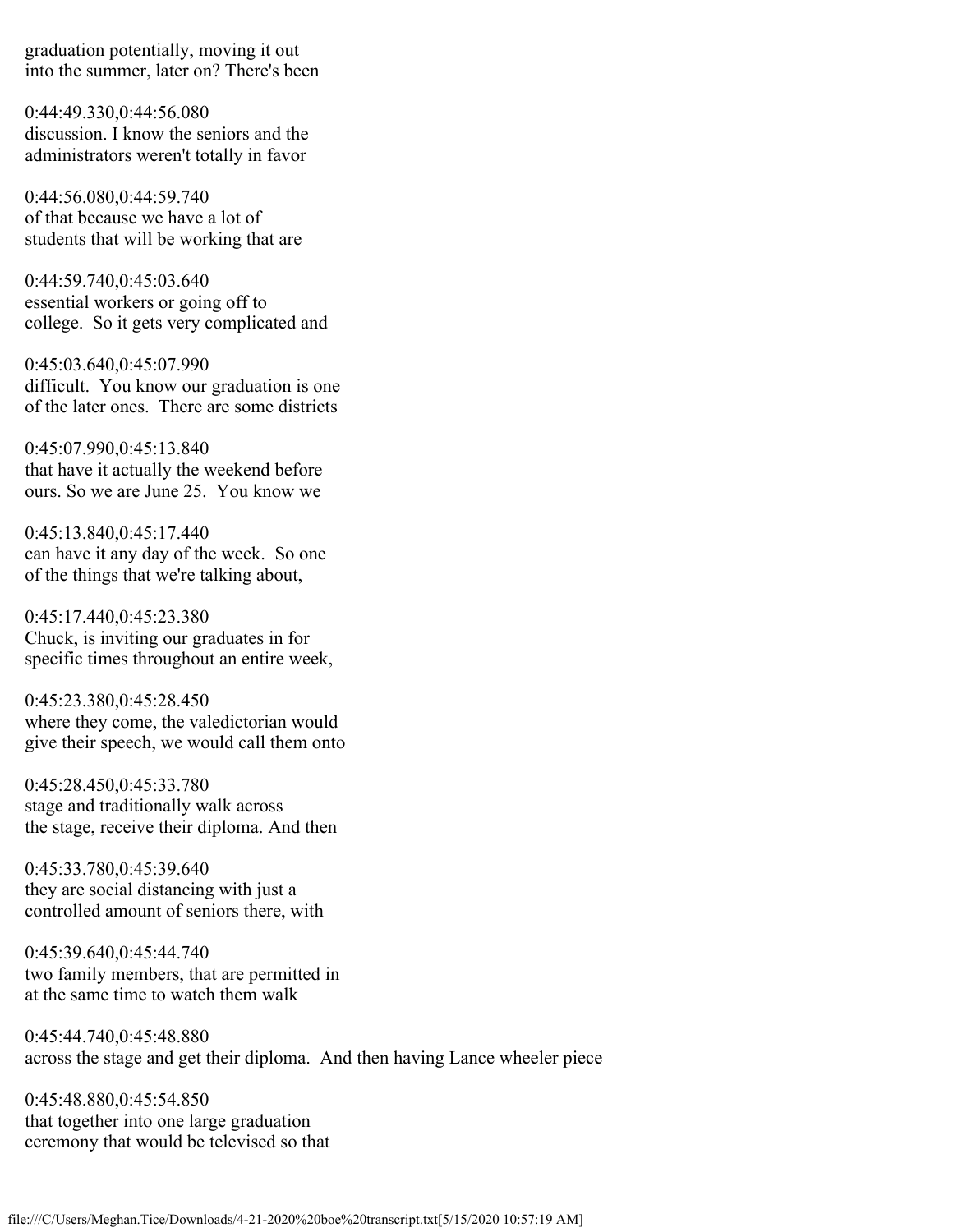0:45:54.850,0:45:59.350 everybody could watch that. So that's one of the favorites right now that you know

0:45:59.350,0:46:05.380 we've been discussing. So that there's tradition in a virtual sense. So that's

0:46:05.380,0:46:10.390 the one that's been, something that we all feel that we could we could do and

0:46:10.390,0:46:17.200 make it really special for our students as best as we can. Ok thanks. You're

0:46:17.200,0:46:25.210 welcome. A lot of moving parts, a lot of every day is different. You think you

0:46:25.210,0:46:28.330 know what you're doing and then, you know something comes along, and an executive

0:46:28.330,0:46:38.140 order or a change in the regulations and you're off into another area. So it's a

0:46:38.140,0:46:42.850 challenge, but like I said everybody's pulling together. And I think Hudson has

0:46:42.850,0:46:46.840 done a really good job so far. I'm very very proud of our district.

0:46:46.840,0:46:53.110 I just had a question about the bus contracts. Are we continuing to pay for

0:46:53.110,0:46:58.510 those buses that are not being used? Jesse and I had this conversation just this week

0:46:58.510,0:47:02.890 and I know he's been speaking with Nikki as well. So I'll let him speak to you. The

0:47:02.890,0:47:08.680 answer is some not all. So we're currently paying the ones we have

0:47:08.680,0:47:16.120 outstanding contracts with. The per diem ones we are not paying. We are looking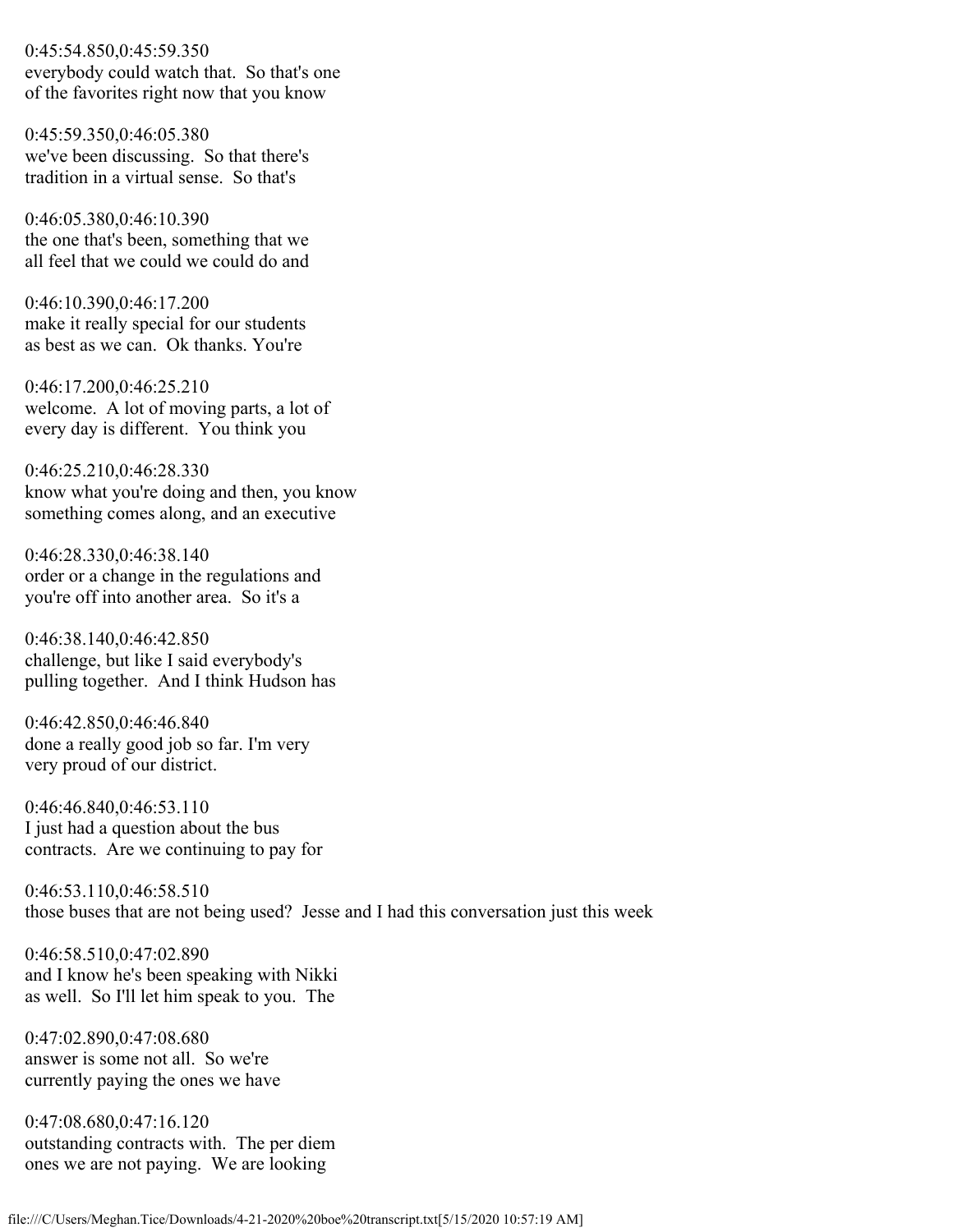0:47:16.120,0:47:21.270 for the state to give us some guidance on whether they're gonna aid it or not.

0:47:21.270,0:47:27.970 so we haven't really heard much so we're gonna be looking for that. I'm also going

0:47:27.970,0:47:32.350 to be talking some of the other districts to see what their plans are too,

0:47:32.350,0:47:38.050 and kind of coordinate their decision on those. We're using our contracts for the

0:47:38.050,0:47:41.910 meal distribution buses every single day.

0:47:51.120,0:47:57.580 If there's no other questions, thank you. Thank You Maria. That brings to the

0:47:57.580,0:48:04.330 Consensus agenda. It was decided A and B would go first. I make a motion to accept

0:48:04.330,0:48:15.490 consensus consensus agenda items A and B. Second. All in favor? Yes. Are we doing a

0:48:15.490,0:48:24.340 roll call? I would imagine. Leslie, you are muted. She's doing the

0:48:24.340,0:48:37.570 roll call, but we can't here her. Sage? Yes. Justin? Yes. Linda? Linda, you're muted

0:48:37.570,0:48:59.890 Linda. Muted. We need a sign that means that you're muted. Yes. Willette? Yes. Carrie? Yes. Charles? Yes. Lucinda? Yes.

0:48:59.890,0:49:06.490 Ok. Thank you. Willette, Leslie sent you a little thing in

0:49:06.490,0:49:11.310 the chat to tell you how you might be able to adjust your volume.

0:49:11.460,0:49:15.510 She's muted. Yeah.

0:49:19.230,0:49:30.240 That brings us to item C. I make a motion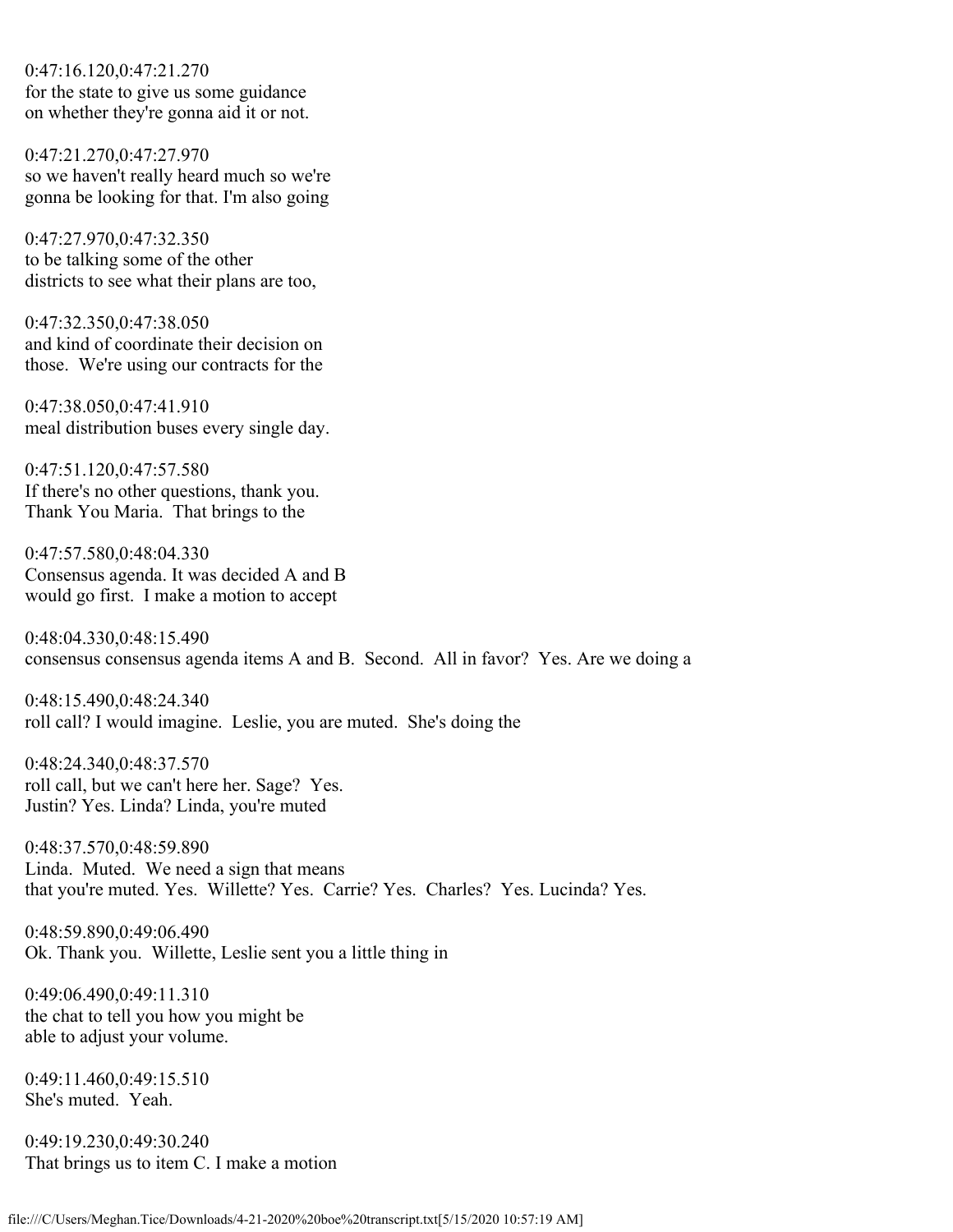to accept consensus agenda agenda item C.

0:49:31.860,0:49:48.130 Discussion? We need a second. Second. I had brought up some questions about it and I

0:49:48.130,0:49:56.440 do understand why they feel like working with Trane is important so I am fine

0:49:56.440,0:50:05.320 with that, but I I think it's always worth exploring competitive bids so. Some

0:50:05.320,0:50:09.250 of these systems are new because of the capital projects. Yeah. So I think they would like to

0:50:09.250,0:50:14.320 reevaluate this next year, but not, While they're still learning how to use them.

0:50:14.320,0:50:18.340 Exactly, Yeah, no I do understand that and I just would

0:50:18.340,0:50:24.760 suggest when we do evaluate it to think about whether the contract can be

0:50:24.760,0:50:29.860 broken into parts and that's you know it may be a creative way to save some

0:50:29.860,0:50:37.330 money. So I know Chuck you had a question about this one as well?

0:50:37.330,0:50:43.170 Yeah I had a couple questions on the contract itself. In the contract it indicates that

0:50:43.170,0:50:49.060 there's some expectation that either part, I guess part of this service fee

0:50:49.060,0:50:56.680 could be covered by incentives that Trane plans to secure from NYSERDA

0:50:56.680,0:51:05.230 through the RT . I can speak on that one. As far as I know and I

0:51:05.230,0:51:08.710 did a little bit of research on this. I kind of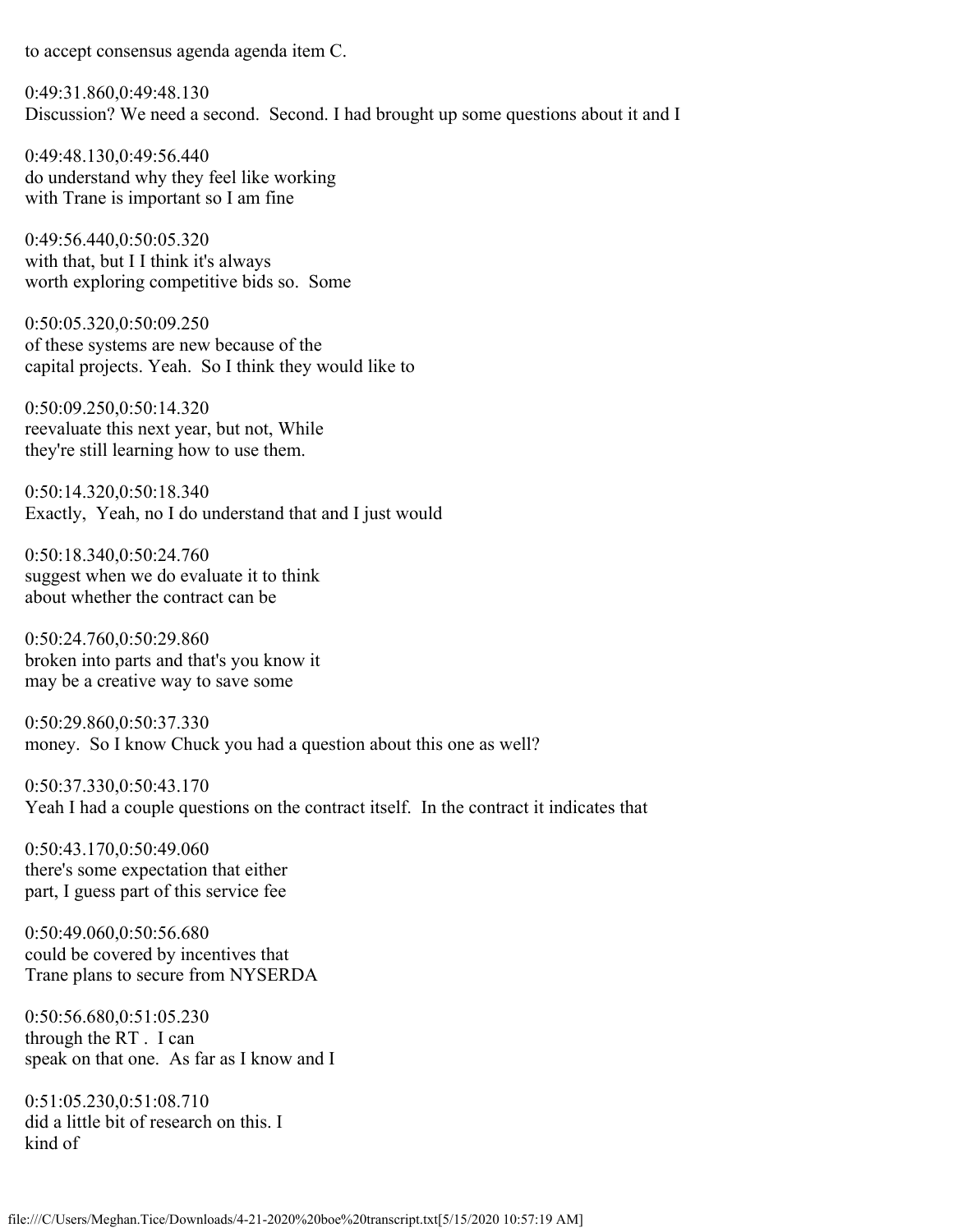0:51:08.710,0:51:14.020 kind of came into this when I first started. As far as I know Trane has

0:51:14.020,0:51:20.560 gotten this program here. And let me get some, let me clarify a

0:51:20.560,0:51:26.620 little bit exactly what this this would do for us. This program would kind of

0:51:26.620,0:51:35.020 evaluate our systems and make sure it's running efficiently, and that kind

0:51:35.020,0:51:40.840 and that and they'll give us suggestions on how to upkeep and the maintenance and

0:51:40.840,0:51:54.000 there's been some proven sources showing that this kind of you know this kind of

0:51:54.000,0:51:58.000 you know performance and kind of looking at our system can really save on on

0:51:58.000,0:52:06.940 breakdowns. So it could cost the district some money and so the the final cost

0:52:06.940,0:52:12.670 on this is basically half of it. The other funding which is right around

0:52:12.670,0:52:19.110 \$40,000 is coming from that NYSERDA grant that Trane has already

0:52:19.110,0:52:27.000 secured for us about three years ago. So this is year two of it.

0:52:27.059,0:52:35.829 OK, so would that reduce the \$49,000 cost of the contract? It

0:52:35.829,0:52:42.279 would have been double basically. OK, so and I have said a question on the term

0:52:42.279,0:52:47.949 of the contract. The contract was set to February through next January. Is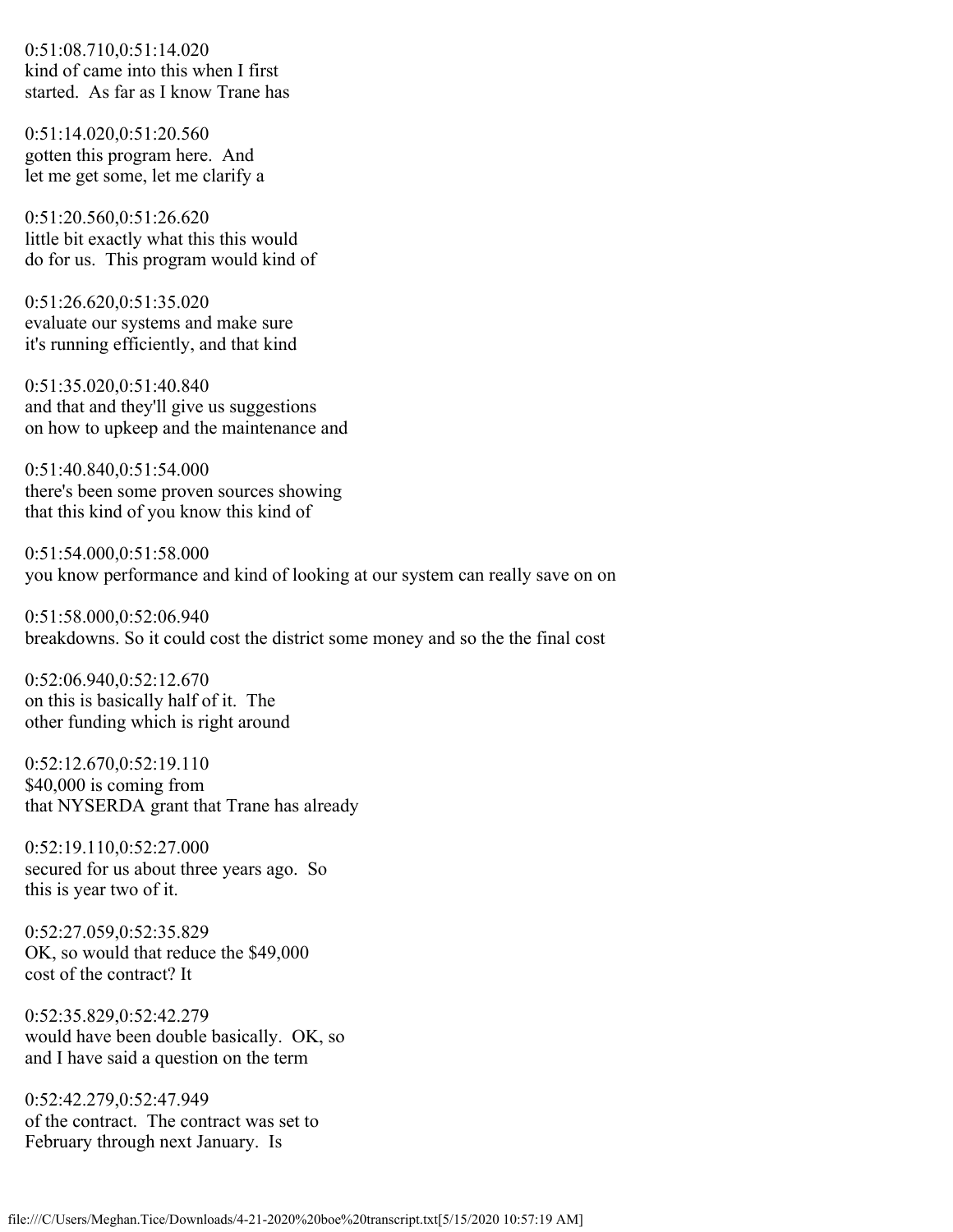0:52:47.949,0:52:54.069 that going to be changed? So right now that's they are still currently doing it.

0:52:54.069,0:52:59.920 We did have this in place last year. They were willing to continue this

0:52:59.920,0:53:06.009 until you guys you know approved it or not. So we are currently using this right

0:53:06.009,0:53:14.739 now. I could if you guys would like I could try to rearrange the agreement if

0:53:14.739,0:53:20.440 that's something you guys are interested in. I just didn't know if they were

0:53:20.440,0:53:24.819 currently performing services under the contract. They are right now. I did have a

0:53:24.819,0:53:30.329 conversation with James, our buildings grounds, and Scott, who is the service

0:53:30.329,0:53:41.890 manager at Trane, and he explained it that way to me. Thank you. That brings us

0:53:41.890,0:53:47.680 to let's see I make a motion to accept consensus agenda items E through P as D

0:53:47.680,0:53:54.069 was dropped. What about C? Well we said that, but we need to

0:53:54.069,0:54:00.130 I'm sorry, Leslie. We need to vote on it. Thank You Leslie. Are you ready?

0:54:00.130,0:54:10.650 Yup, Ok. Sage? Yes. Justin? Yes. Linda? Yes. Willette? Yes.

0:54:10.650,0:54:20.459 Carrie? Yes. Charles? Yes. Lucinda? Yes. Thank you.

0:54:20.880,0:54:26.259 OK. Thank You Leslie. I make a motion to accept consensus agenda

0:54:26.259,0:54:34.050 items E through P. Second. All in favor?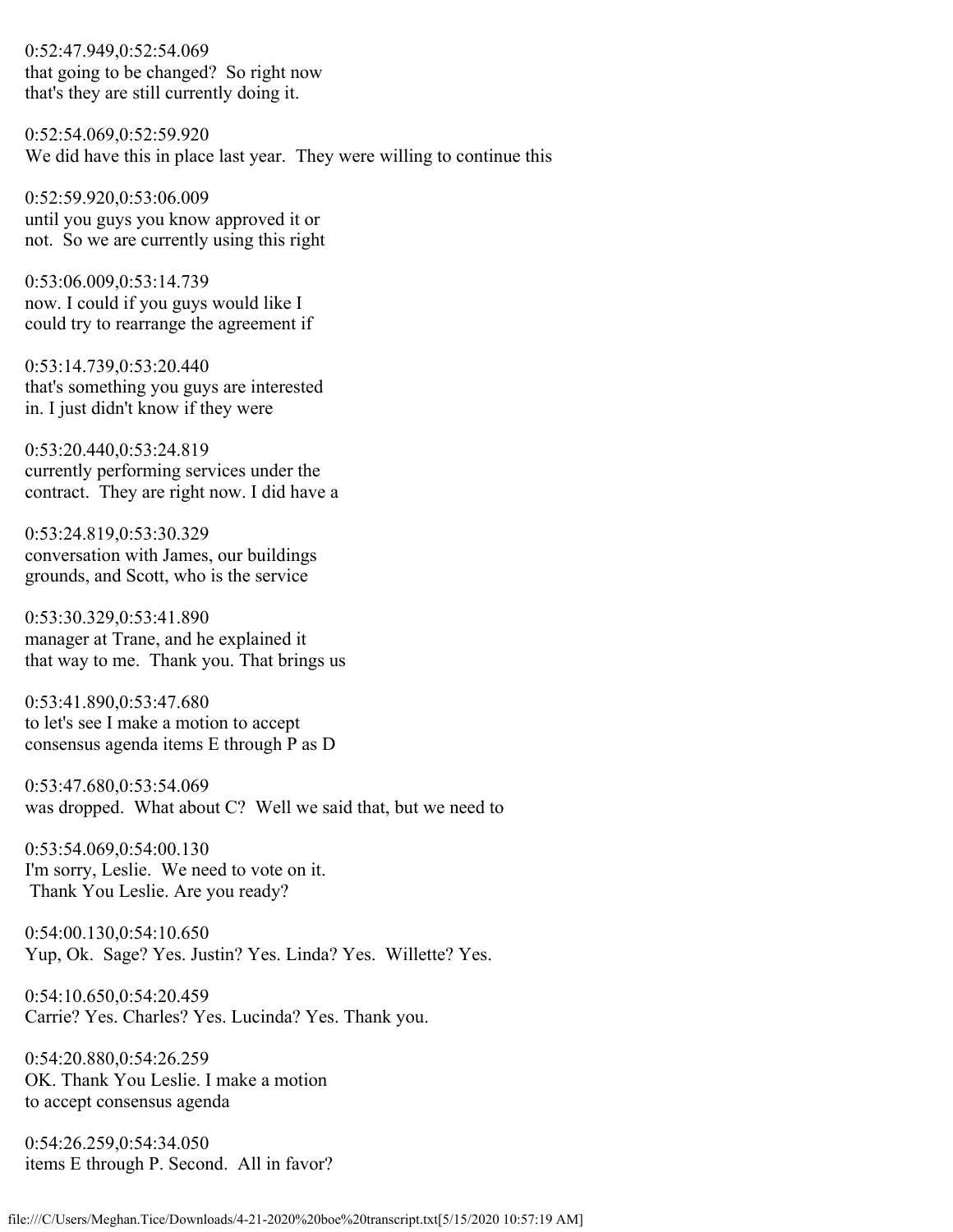0:54:34.050,0:54:43.010 Quick discussion on that. Oh yeah. Which item? Which one was that? F, G, H, and I.

0:54:43.010,0:54:51.450 I think Maria might be able to just confirm this for me. Maria I'm just

0:54:51.450,0:54:56.070 reviewing the Questar III documents it's my understanding there

0:54:56.070,0:55:01.470 was only four nominees total correct? There's nobody else running? Correct. So the four

0:55:01.470,0:55:05.670 we are supporting are the only four that are running. Correct. OK that's it. I just

0:55:05.670,0:55:10.080 wanted to confirm. Yeah and then Leslie does a roll call on this as well, shouldn't you

0:55:10.080,0:55:18.450 do those separately Leslie? The BOCES? Yeah I should. So I think we need to go

0:55:18.450,0:55:23.070 back and do the administrative budget by itself, which is E and then I think you

0:55:23.070,0:55:27.960 should do F, G, H, and I, so that you can do a roll call for how they're voting each

0:55:27.960,0:55:38.610 individual name. Right. OK, I make a motion to accept consensus agenda item E. Second. All

0:55:38.610,0:55:40.940 in favor? Sage? Yes.

0:55:41.670,0:55:58.590 Justin? Yes Linda? Yes. Willette? Yes. Carrie? Yes. Charles? Yes. Lucinda? Yes. OK.

0:55:58.590,0:56:07.970 I make a motion to accept consensus agenda item F. Sage? Yes. Justin? Yes. Linda?

0:56:07.970,0:56:19.980 Yes. Willette? Yes. Carrie? Yes. Charles? Yes. Lucinda? Yes. I make a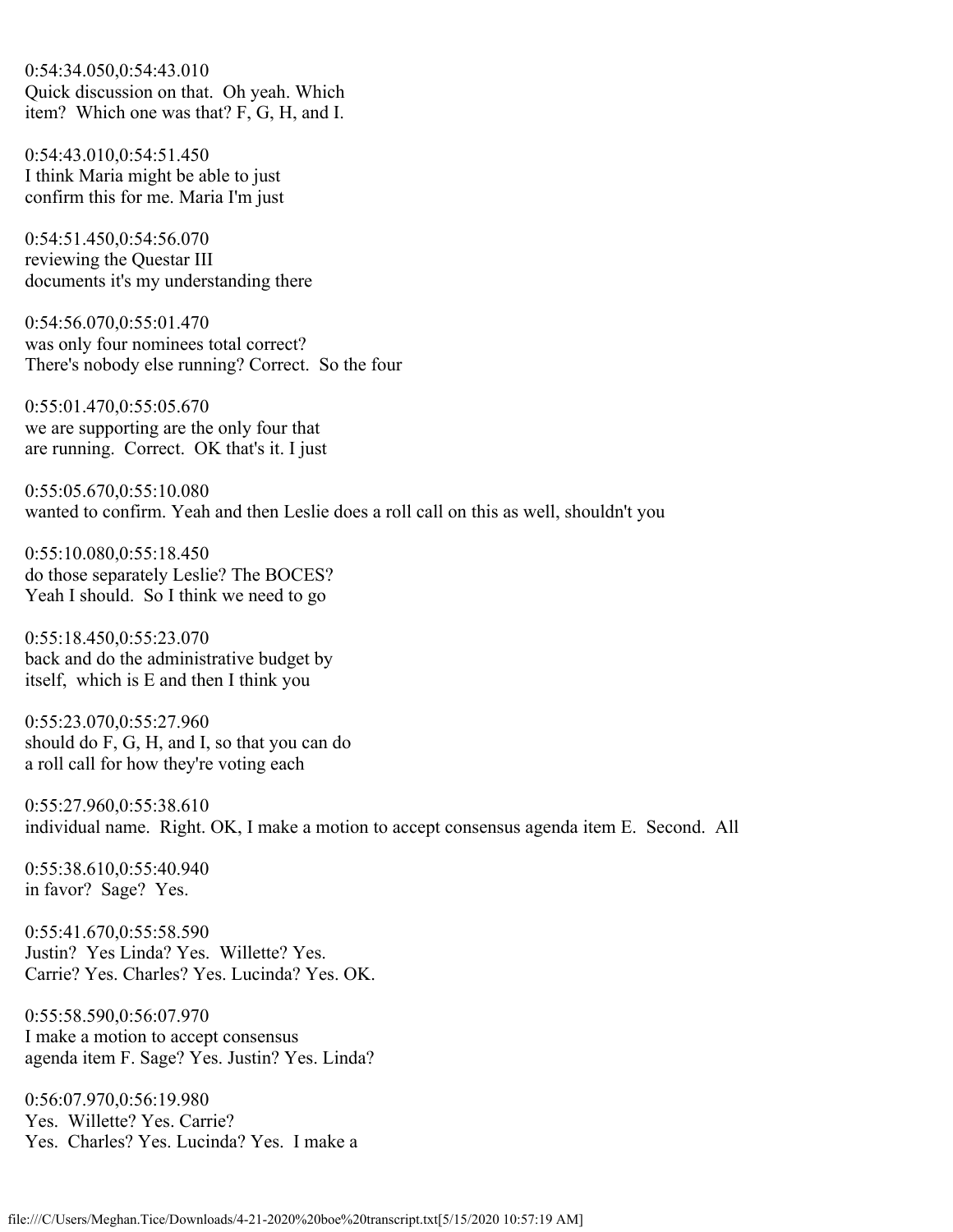0:56:19.980,0:56:25.920 motion to accept consensus agenda item G. Sage?

0:56:25.920,0:56:31.430 Oh sorry, the second. Second.

0:56:34.430,0:56:45.000 Sage? Yes. Justin? Yes? Linda? Yes. Willette? Yes. Carrie?

0:56:45.000,0:56:52.320 Yes. Charles? Yes. Lucinda? Yes. Um can I just ask who

0:56:52.320,0:56:57.210 seconded F? Sage. Okay thank you. You're welcome.

0:56:57.210,0:57:08.460 I make a motion to accept consensus agenda item H. Second. Okay all in favor? Sage?

0:57:08.460,0:57:27.360 Yes. Justin? Yes. Linda? Yes. Willette? Yes. Carrie?

0:57:27.360,0:57:42.450 Yes. Charles? Yes. Lucinda? Yes. OK thank you. OK how do any other ones we want to

0:57:42.450,0:57:46.440 pull before I go on. We have to do I. Oh sorry.

0:57:46.440,0:57:52.110 It's ok. Oh sorry. I make a motion to accept consensus agenda item I. Second. All in favor?

0:57:54.740,0:58:12.310 Sage? Yes. Justin? Yes. Linda? Yes. Willette? Yes. Carrie? Yes. Charles?

0:58:12.310,0:58:23.599 Yes. Lucinda? Yes. OK. OK can we do J through P? Anybody have anything they

0:58:23.599,0:58:33.500 want me to pull. N as in Nancy. OK, I make a motion to accept consensus agenda items K through M. Second. All in favor?

0:58:42.310,0:58:56.060 Sage? Yes. Justin? Yes. Linda? Yes. Willette? Yes. Carrie? Yes.

0:58:56.060,0:59:03.470 Charles? Yes. Lucinda? Yes. OK thank you.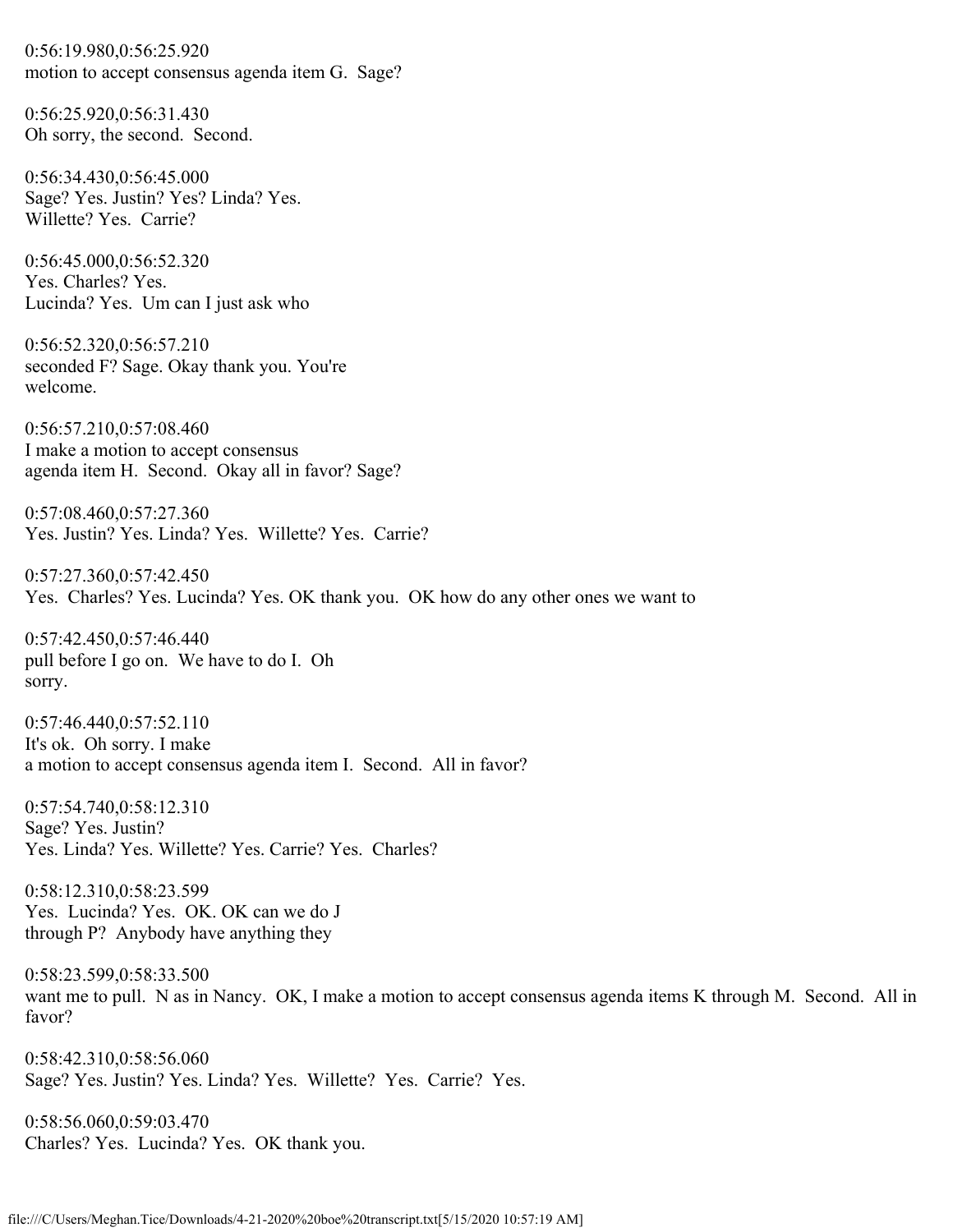0:59:03.470,0:59:16.330 I make a motion to accept consensus agenda item N. Second. Um discussion

0:59:20.890,0:59:26.300 Justin? I don't have any discussion. You just wanted it pulled so we vote

0:59:26.300,0:59:40.690 on it separately? Please. OK. All in favor? Sage? Yes. Justin? No. Linda? Yes?

0:59:40.690,0:59:47.290 Willette? Yes. Carrie? Yes. Charles?

0:59:47.290,0:59:55.940 Yes. Lucinda? Yes. I make a motion to accept consensus agenda items O through P.

1:00:02.980,1:00:21.010 Second. All in favor? Sage? Yes. Justin? Yes. Linda? Yes. Willette? Yes. Carrie? Yes. Charles? Yes. Lucinda?

1:00:21.010,1:00:28.030 Yes. Thank you. That brings us to new business. I don't

1:00:28.030,1:00:35.400 see anything here so okay. That brings us next to public forum.

1:00:35.400,1:00:43.240 Mr. Sheffer would like to speak. OK so give minute to find him and take him off

1:00:43.240,1:00:51.300 mute. OK. Leslie can we return to a new business real quick? I just had something

1:00:51.300,1:01:06.460 okay then we're going to do public forum I would request that the frozen time

1:01:06.460,1:01:12.010 that we allow the public I think three minutes can be a little short especially

1:01:12.010,1:01:22.720 on some topics that I do require a little bit more review that and look at

1:01:22.720,1:01:29.349 a possible extension of public members five seven minutes you know we're not

1:01:29.349,1:01:34.869 getting a lot of people to sign up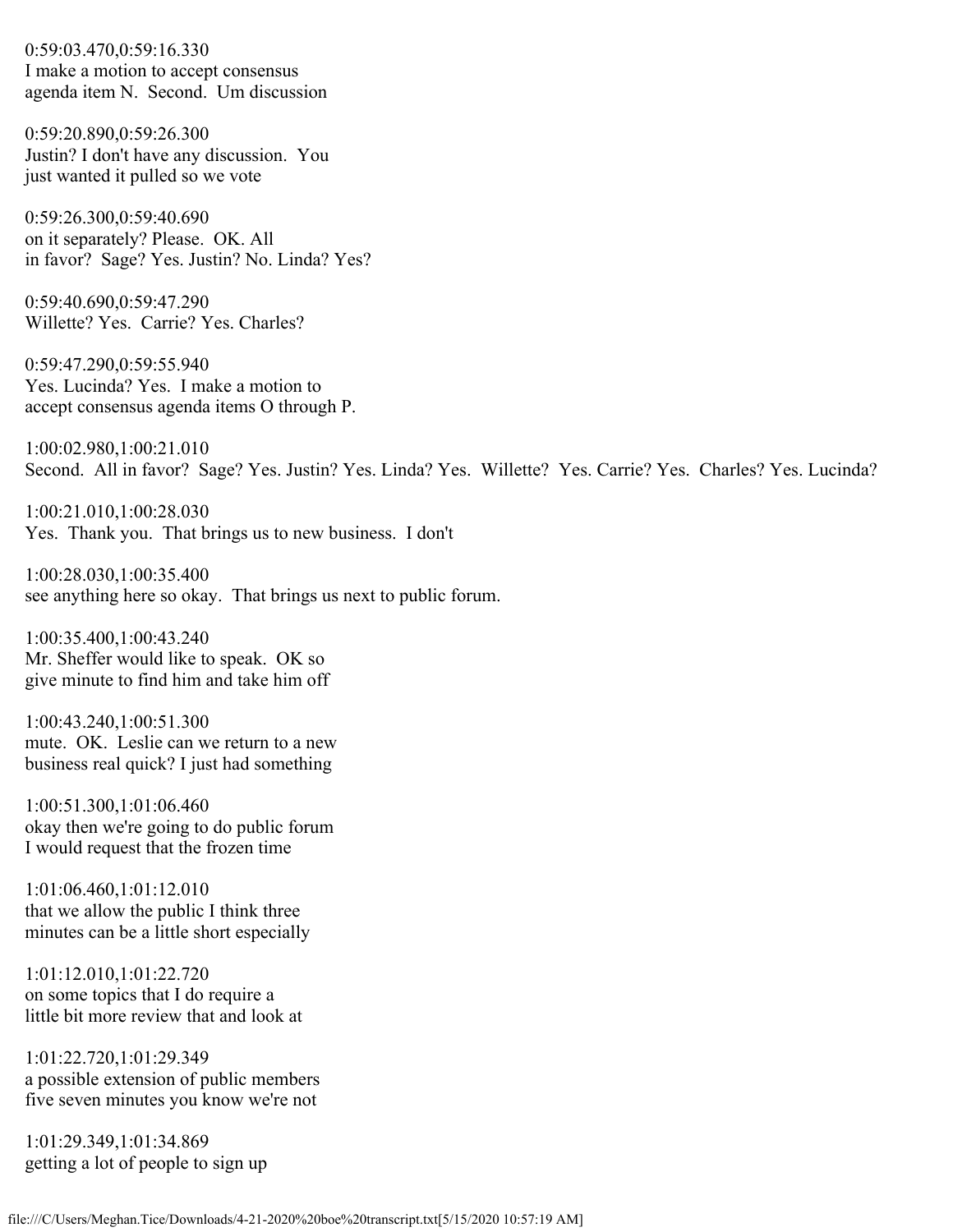public forum but you know I would like

1:01:34.869,1:01:39.970 to extend a few more minutes to people that do sign out so we can hear their

1:01:39.970,1:01:51.640 full thoughts and their full concerns with some stuff going on so policy right

1:01:51.640,1:01:59.890 thing that has to go to policy committee so. Thank you Justin. Thank you. That brings us

1:01:59.890,1:02:05.490 back to public forum.

1:02:07.029,1:02:11.170 Mr. Sheffer, if you could state your name and address for the record please.

1:02:11.170,1:02:18.049 My name is Ken Sheffer. Can you hear me? We can hear you. My name is Ken Sheffer,

1:02:18.049,1:02:24.650 55 willow Brook Road, Hudson New York 12534, stop by at about 7:00 for martinis

1:02:24.650,1:02:31.880 if you want. A couple of points, one the amount of time the public is allotted is

1:02:31.880,1:02:36.650 at the discretion of the President of the Board of Education and doesn't

1:02:36.650,1:02:43.460 require a policy committee meeting. Secondly the I guess three things I

1:02:43.460,1:02:49.910 remember mostly from my days at Hudson High of course one is tennis which gave

1:02:49.910,1:02:56.450 me access to the world and in terms of being able to teach professionally.

1:02:56.450,1:03:00.980 around the world and play, but the other two things are at graduation day. And I'm

1:03:00.980,1:03:05.240 very happy to hear that you're trying to do something virtually. It sounds like a lot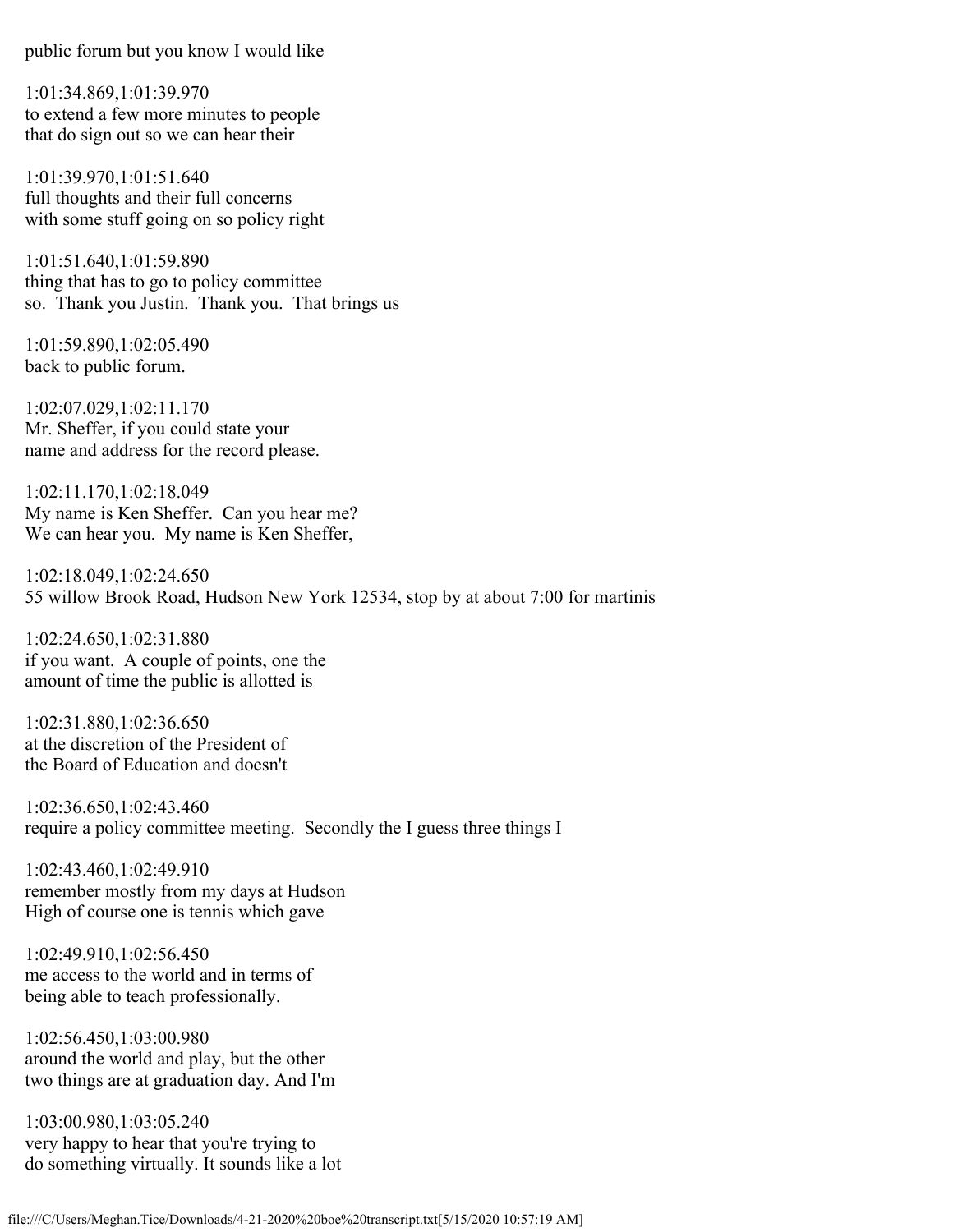1:03:05.240,1:03:12.319 of fun. And thirdly Sheffer brothers were experts at foreign languages, at

1:03:12.319,1:03:18.410 least going to the classes, and so the things I remember those are the three

1:03:18.410,1:03:23.869 things I remember from Hudson High mostly other than trying to not to study

1:03:23.869,1:03:29.150 but foreign language was really something that even if you didn't learn

1:03:29.150,1:03:33.619 much it opened the world to you and I would encourage money to be spent in

1:03:33.619,1:03:38.869 that direction rather than the other directions of politically correct

1:03:38.869,1:03:46.579 language. I secondly, I had ten questions about the budget that I thought were

1:03:46.579,1:03:52.160 intelligent and ready to roll and and very focused on what the community

1:03:52.160,1:03:58.069 workshop was about. Just because someone is angry or opposes what you do doesn't

1:03:58.069,1:04:04.670 mean that their viewpoint is not allowed to get in. And that the business

1:04:04.670,1:04:09.920 manager, whoever that Jesse is, was allowed to speak to a member of the community

1:04:09.920,1:04:15.619 that way. And my 10 questions were I got to about one and a half and then the

1:04:15.619,1:04:22.430 attitude set in. and I have no point in fighting with that. Thirdly I want to know if you're

1:04:22.430,1:04:26.860 prepared for students to return in a medical way?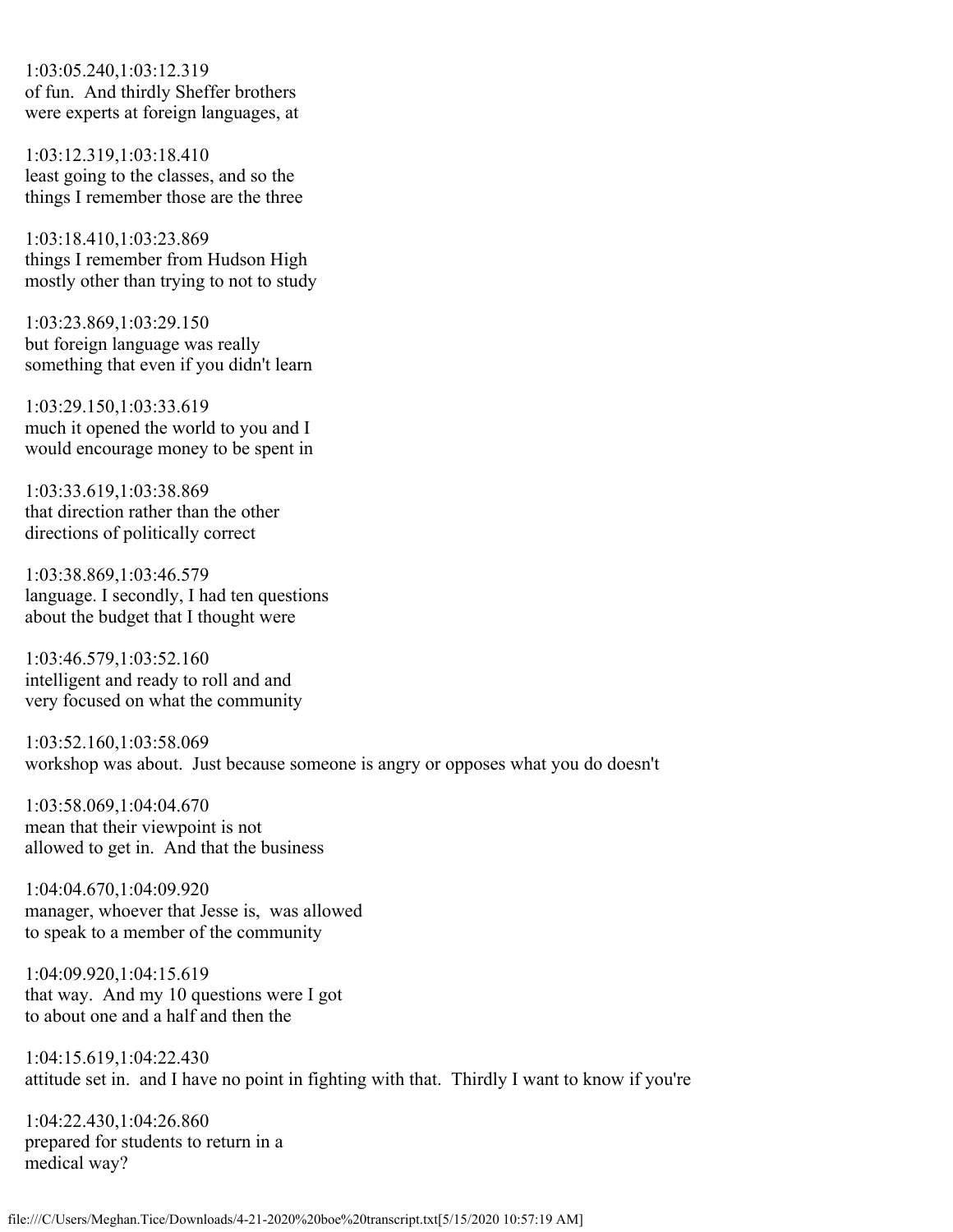1:04:26.860,1:04:31.880 Will there be doctors on hand? What will you do with positive, people who are have

1:04:31.880,1:04:37.340 tested positive or show signs or have symptoms? Are you prepared? Has

1:04:37.340,1:04:41.570 Columbia Memorial been notified that you might be sending kids there?

1:04:41.570,1:04:47.210 Will there be doctors in the hallways? Will you have tested before they come?

1:04:47.210,1:04:54.380 Will you have an auditorium set up with beds in the event someone is positive? Fourth

1:04:54.380,1:05:00.590 is the funding transparency form. I have been following this myself. I'm wondering

1:05:00.590,1:05:05.780 if the board knows, has even seen it yet. This is the board's oversight role is to

1:05:05.780,1:05:10.610 make sure that forum is then posted to the public. It's not posted. It is supposed

1:05:10.610,1:05:15.320 to be posted simultaneously with submission. Not with approval and if

1:05:15.320,1:05:21.500 there are adjustments, it still has to be submitted or posted on the website. The capital

1:05:21.500,1:05:26.960 reserve issue I think it's tone-deaf. I think it's a extremely bad idea given

1:05:26.960,1:05:34.270 what's going on. I hope the board is, Mr. Sheffer, your three minutes is up.

1:05:39.730,1:05:45.410 Thank You Mr. Scheffer that brings us to upcoming meeting dates.

1:05:45.410,1:05:50.750 Uum there's really nothing listed for the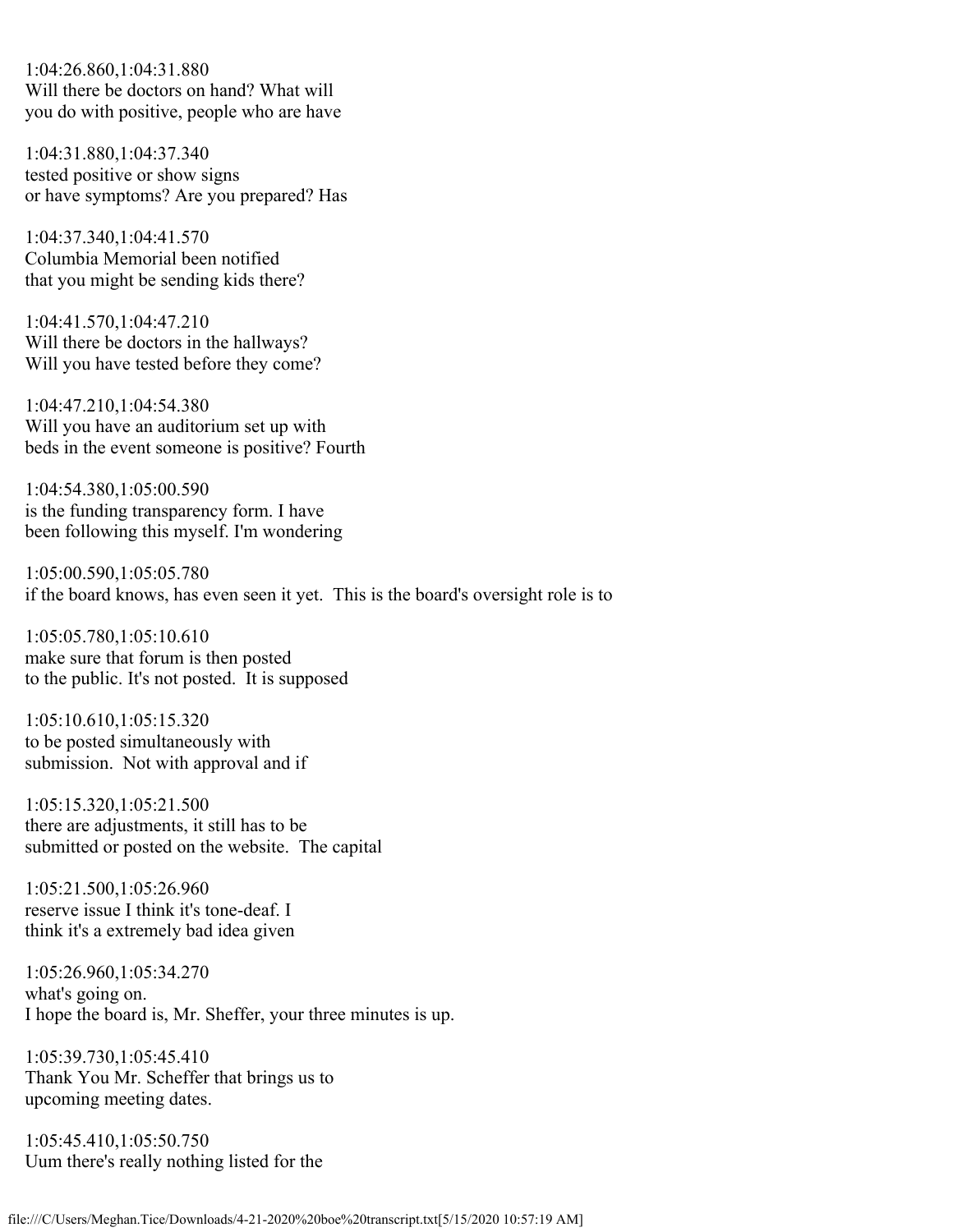board meeting because of we're not

1:05:50.750,1:05:55.490 really sure what's happening yet. Committee meetings would be policy,

1:05:55.490,1:06:00.770 I don't know that there's anything scheduled at this time nor will there be.

1:06:00.770,1:06:06.710 I don't know. There's nothing on my paper. That makes us, it's time to go into executive

1:06:06.710,1:06:14.740 session> I make a motion to enter into executive session at 7:15 p.m.

1:06:14.740,1:06:24.610 I'm sorry can I just say that we are scheduled for May 5 via zoom at 6:30. I

1:06:24.610,1:06:28.780 misunderstood your message. That's okay I'm sorry.

1:06:28.780,1:06:32.830 So should I read that one?

1:06:34.029,1:06:42.430 Yes. OK. Upcoming meeting dates: May 5, regular meeting 6:30 p.m. via zoom.

1:06:42.430,1:06:50.420 Thank you. OK, so back. I make a motion to enter into executive session for the

1:06:50.420,1:06:54.799 purpose of the employment history of a particular person or persons, contractual

1:06:54.799,1:07:15.319 negotiations at 7:51 p.m. Second. All in favor? Sage? Yes. Linda? Yes. Willette?

1:07:15.319,1:07:27.099 Yes. Carrie? Yes. Charles? Yes. Lucinda? Lucinda?

1:07:27.099,1:07:38.040 She's muted. Yes. OK, see you guys soon. There'll be no other action taken.

1:07:42.160,1:07:52.529 I make a motion to exit executive session and return to public meeting at